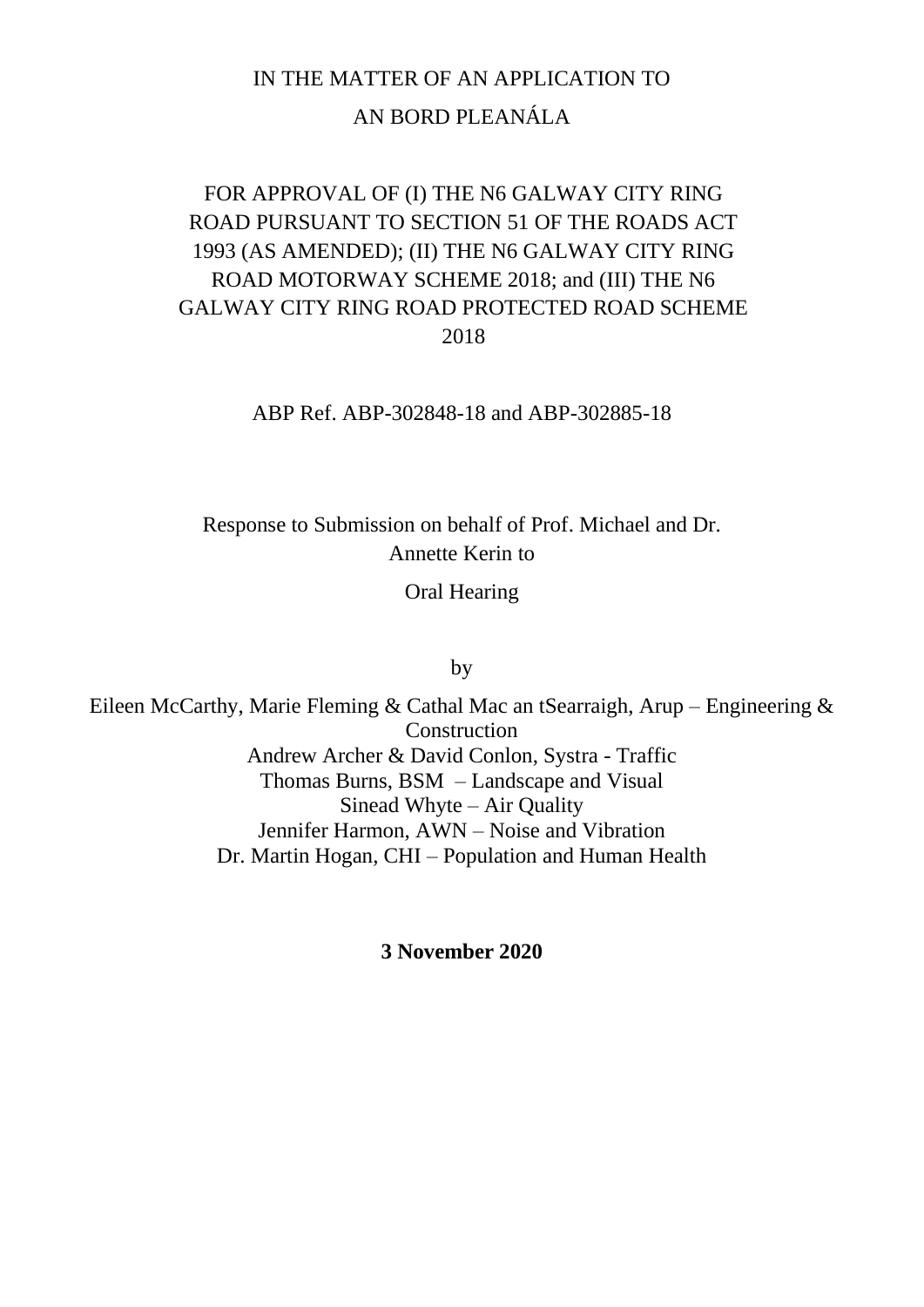## **Contents**

|                  |                                        |                                                       | Page |  |
|------------------|----------------------------------------|-------------------------------------------------------|------|--|
| 1                | <b>Introduction</b>                    |                                                       |      |  |
| 2                | <b>Engineering &amp; Traffic</b>       |                                                       |      |  |
| 3                | <b>Landscape and visual</b>            |                                                       |      |  |
| $\boldsymbol{4}$ | Air Quality response to TMS Submission |                                                       | 11   |  |
|                  | 4.1                                    | Response to TMS Submission                            | 11   |  |
|                  | 4.2                                    | Response to Prof. Kerin submission                    | 14   |  |
| 5                |                                        | <b>Noise &amp; Vibration</b>                          | 15   |  |
|                  | 5.1                                    | <b>Baseline Noise Environment</b>                     | 15   |  |
|                  | 5.2                                    | <b>Construction Phase Noise and Vibration Impacts</b> | 15   |  |
| 6                | <b>Population &amp; Human Health</b>   |                                                       |      |  |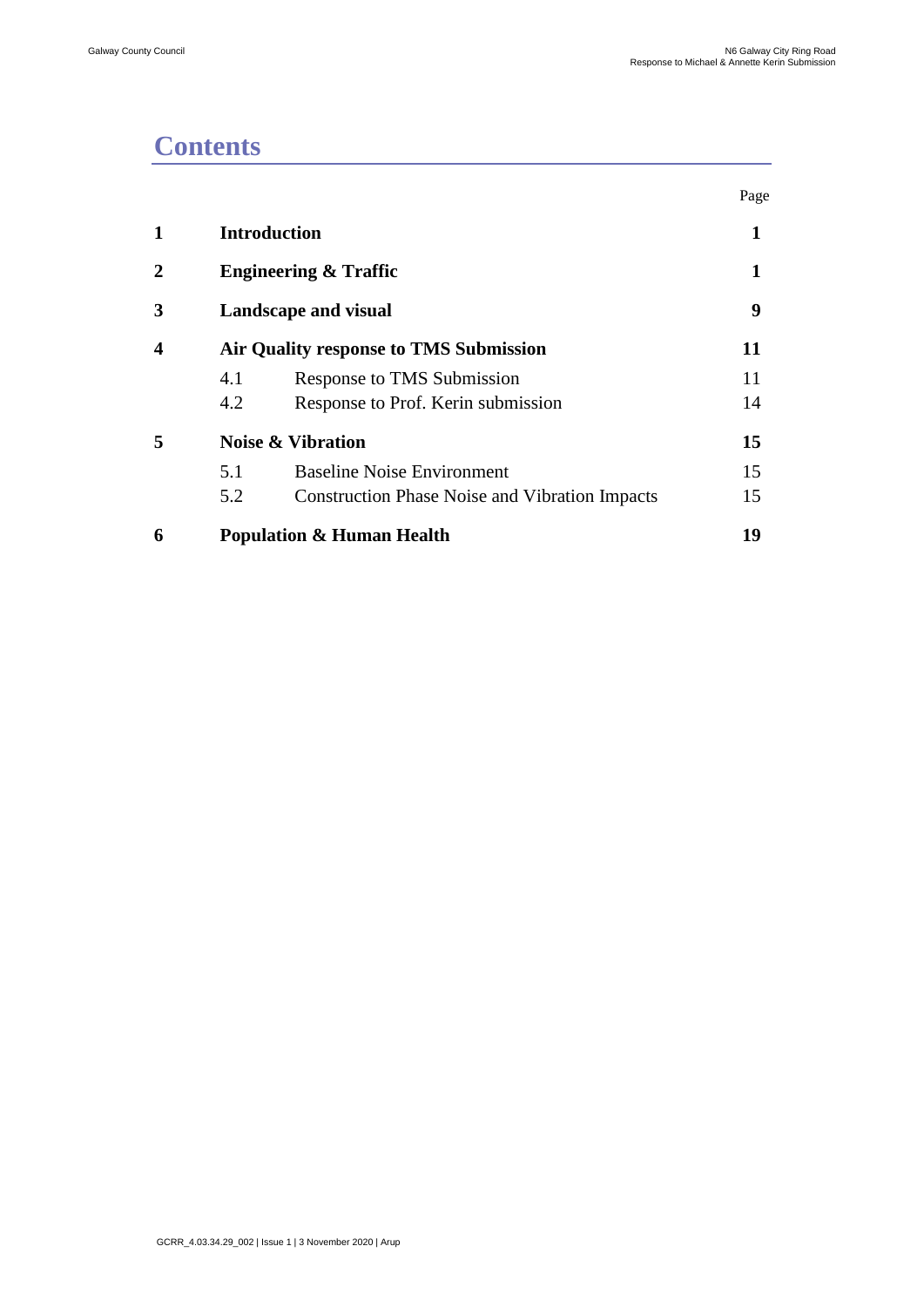### <span id="page-2-0"></span>**1 Introduction**

- 1.1.1 The purpose of this document is to provide a response to certain issues raised in the various submissions presented on behalf of Prof. Michael and Dr. Annette Kerin to the N6 Galway City Ring Road (GCRR) oral hearing on 30 October 2020.
- 1.1.2 Submissions were received from the following parties on behalf of Michael and Annette Kerin:
	- Julian Keenan, Trafficwise Ltd.
	- Dr Imelda Shanahan, TMS Environment Ltd.
	- Karl Searson, Searson Associates
	- Dr. Annette Kerin
	- Prof. Michael Kerin
- 1.1.3 Each submission has been reviewed by the relevant experts engaged on behalf of Galway County Council in respect of the N6 GCRR and any discrepancies or inaccuracies in the data presented is outlined in this document.

## <span id="page-2-1"></span>**2 Engineering & Traffic**

- 2.1.1 The location as set out in Figure 3 in the Statement of Evidence of Julian Keenan identifies the distances from the front boundary of the retained lands incorporating the Kerin home to various elements of the proposed road development. The Kerin house is set back a further 21m from this front boundary with the distances to various elements of the proposed road development reflecting this further setback provided on Figure 4 in the Statement of Evidence of Julian Keenan.
- 2.1.2 Paragraph 5.4 of Mr Keenan's statement states that access and egress to the site in the vicinity of the Kerin home *"is left over for post consent decision making"*. This is factually incorrect. As noted within Chapter 7 of the EIAR, the existing road network and the lands made available for the works will be utilised as haulage routes. Such haulage routes include HR08/01 (N59) and HR04/01 (lands made available for the works) per Table 7.4 of Chapter 7 of the EIAR and Figures 7.106. Necessarily, the interface of HR08/01 and HR04/01 serve as a site access. As outlined within Chapter 6 and Chapter 7 of the EIAR, construction traffic impacts are minimised through the control of site access/ egress routes and site access locations.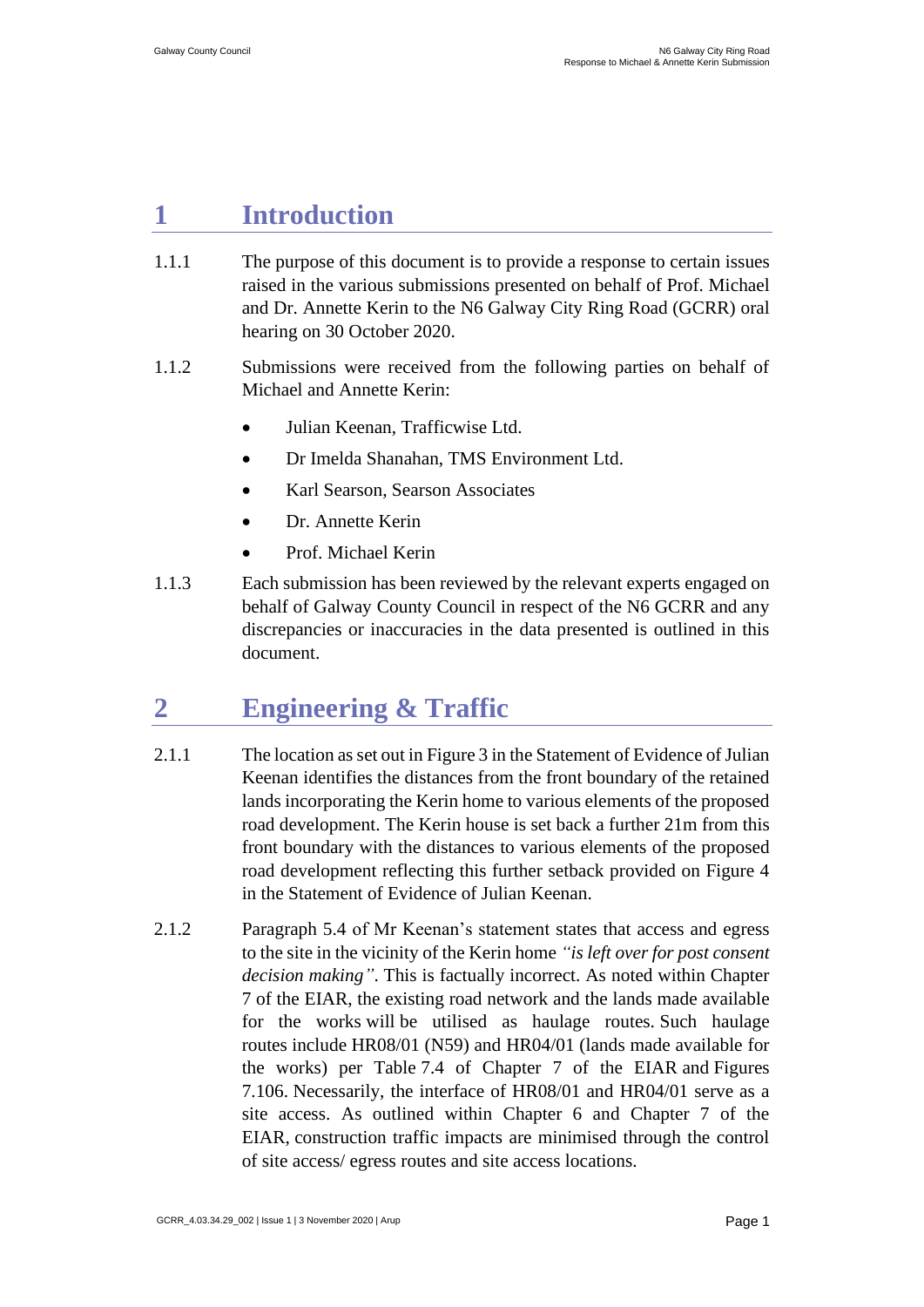- 2.1.3 Furthermore, Paragraph 5.5 of Mr Keenan's statement correctly references Chapter 7 of the EIAR and acknowledges *"that access to the proposed road development will be provided directly from the N59 Moycullen Road (HR08/01) through the acquired Kerin lands"*.
- 2.1.4 2.1.5 Paragraph 5.8 asserts that there is no information in the EIAR on the three material deposition areas (MDAs) DA17, DA18 and DA19. However, the locations and capacity of these deposition areas is clearly outlined, for example, on Figure 7.301 of the EIAR and in Table 5.1 of Annex 2 of A1.11 of the RFI Response. As regards DA20 and DA21, which are located approximately 250m west of the Kerin property, as illustrated in Figure 7.301 of the EIAR and in Table 5.1 of Annex 2 of A1.11 of the RFI Response, their respective capacities are 1,500m<sup>3</sup> and 900m<sup>3</sup>. Combined, those 2 no. MDAs (2,400m<sup>3</sup>) account for less than  $1\%$  of the total placement volume  $(597,200m^3)$  for MDAs across the proposed road development and will accept material arising close to them from excavations on the mainline, N59 Link Road North and N59 Link Road South. Therefore, the use of these MDAs has been assessed as having no impact to the Kerin home.
	- Section 5.11 of Mr Keenan's statement sets out the earthwork volumes between N59 Letteragh Junction to River Corrib with Paragraph 5.11.7 noting that the depth of construction quoted in Section 10 of the EIAR exceeds that quoted in Section 9 of the EIAR by 2.5m. However, it should be noted that Table 10.17 in Chapter 10 of the EIAR provides the hydrogeological assessment. Immediately prior to Table 10.17, on page 877 of the EIAR, the statement is made that *'the excavation depths for foundations and drainage have a maximum cut depth elevation of 3m below the finished road elevation, which is applied to the full length of the proposed road development. This is an over estimation on the maximum potential cut depth for drainage and foundations.'* This 3m dimension is discussed in the context of a hydrogeological assessment only and is not reflective of the depth of the cut at this rock excavation EW 11.
- 2.1.6

The volumetric calculations which are relevant to the assessments to be carried out by the Board are based on the earthworks areas of cut and fill presented in Figure 9.8.001 to Figure 9.8.012 and in Table 9.16 of the EIAR. The embankment height (average and maximum), cut height (average and maximum) and the soils and geology at each earthwork area are clearly presented in Table 9.16. As appears from Table 9.16, the maximum depth of cut in EW 11 is 14.9m below ground level. Indeed, this maximum depth accounts for an "overdig" of 0.5m as a conservative allowance in good quality rock for pavement construction.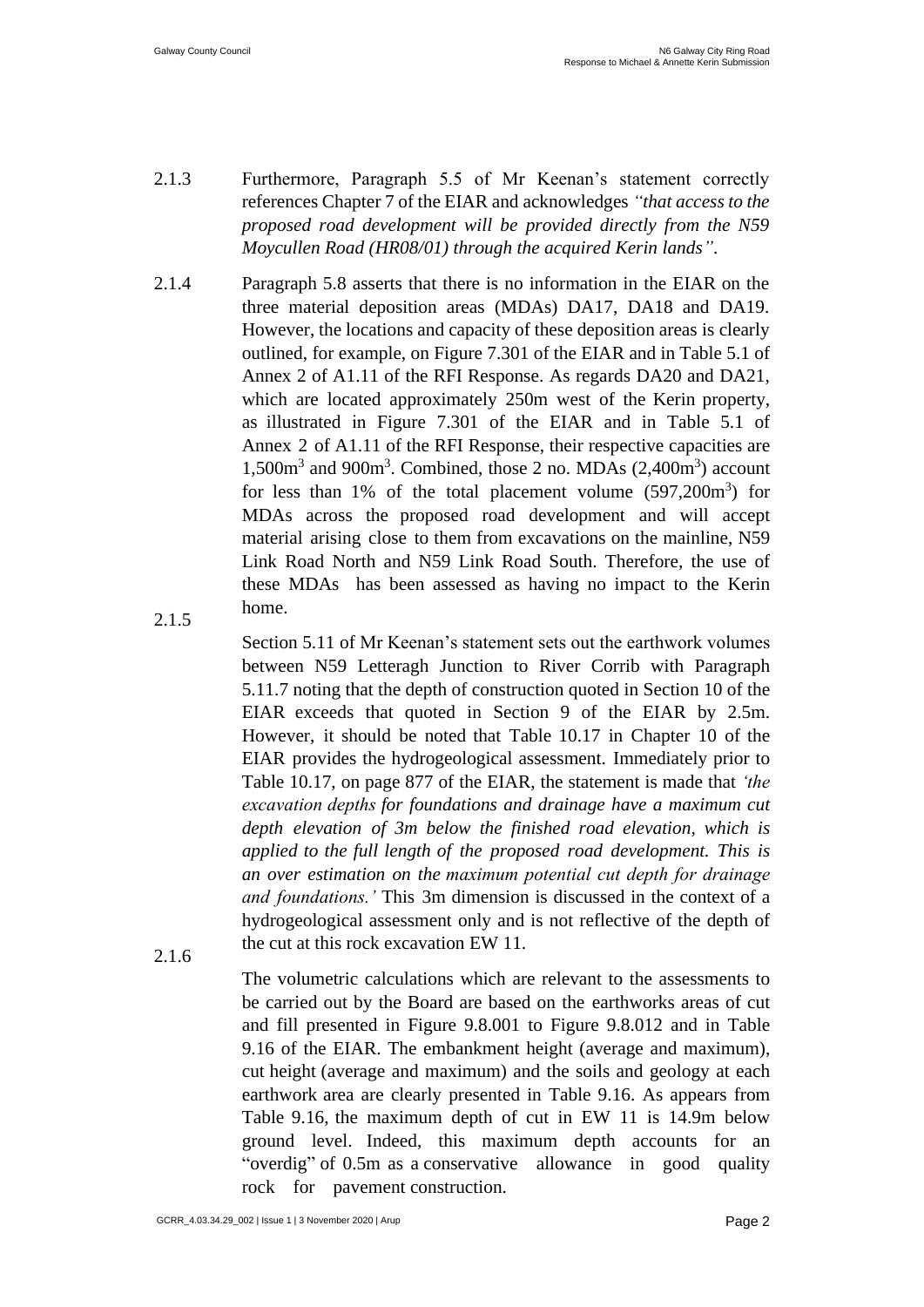- 2.1.7 The overall earthwork volumes are presented in Table 7.3 of the EIAR, and based on our analysis of the quantities that will be generated from the cutting between Ch. 7+450 and Ch. 8+300, we estimate that the quantities indicated by Mr. Keenan on this section constitute an overestimation by approximately  $150,000m^3$  of rock, and the quantities stated by Mr. Keenan are incorrect due to the cut level from Table 10.17 of the EIAR being applied across the cutting as opposed to the levels from Table 9.16 of the EIAR and the consideration of the topographical profile and ground conditions as indicated on Fig. 9.8.006 of the EIAR. The subsequent calculation of the tonnage of rock is also factually incorrect and constitutes a significant overestimation.
- 2.1.8 It is important to emphasise that the earthworks in this area are not equivalent to a commercial quarry. By way of example, in relation to the works in respect of the construction of the proposed road development, standard highway rock cutting construction practices will be used and the works will be completed within 9 months, after which point no further rock extraction will occur. It may assist the Board to observe that this cutting (i.e., EW 11) is similar in depth and scale to other rock cuttings in previous schemes such as the M17/M18 Gort to Tuam PPP Scheme and N25 New Ross Bypass and will require blasting and rock extraction to create cuttings at either side of the carriageway. This is standard practice in road construction.
- 2.1.9 As noted in the EIAR, an expedited construction programme has been proposed for this area to minimise disruption. Whilst, as is set out above, the applicant does not agree with the volume of rock Mr Keenan has suggested will be excavated in this area, it is clear from the application documentation that a substantial volume will be excavated over a relatively short period of time, as is presented in Table 7.1 and Section 7.4.7.6 of the EIAR. In this context, it has also been stated in the application documentation that the construction phase in this vicinity will involve regular rock blasting (no more than one instantaneous blast per day as presented in Section 17.2.2.1 of the EIAR) and, in keeping with standard construction of rock cuttings, will require the preparation of cut faces on both sides of the alignment.
- 2.1.10 However, it is very important to note that the works in the immediate vicinity of the Kerin property will consist of 'soft' construction methods. In this context, fill material will be deposited from the cutting to the west and rolled in layers. Both the mechanically-stabilised earth wall and the steepened slope wall to be constructed in the vicinity of the Kerin lands will consist of rolled material with intermittent straps that will be laid down between material layers. This construction process is clearly shown in Figure 1 and 2 of Appendix A.7.8, BD02 Other Structures of the Design Report. This addresses the incorrect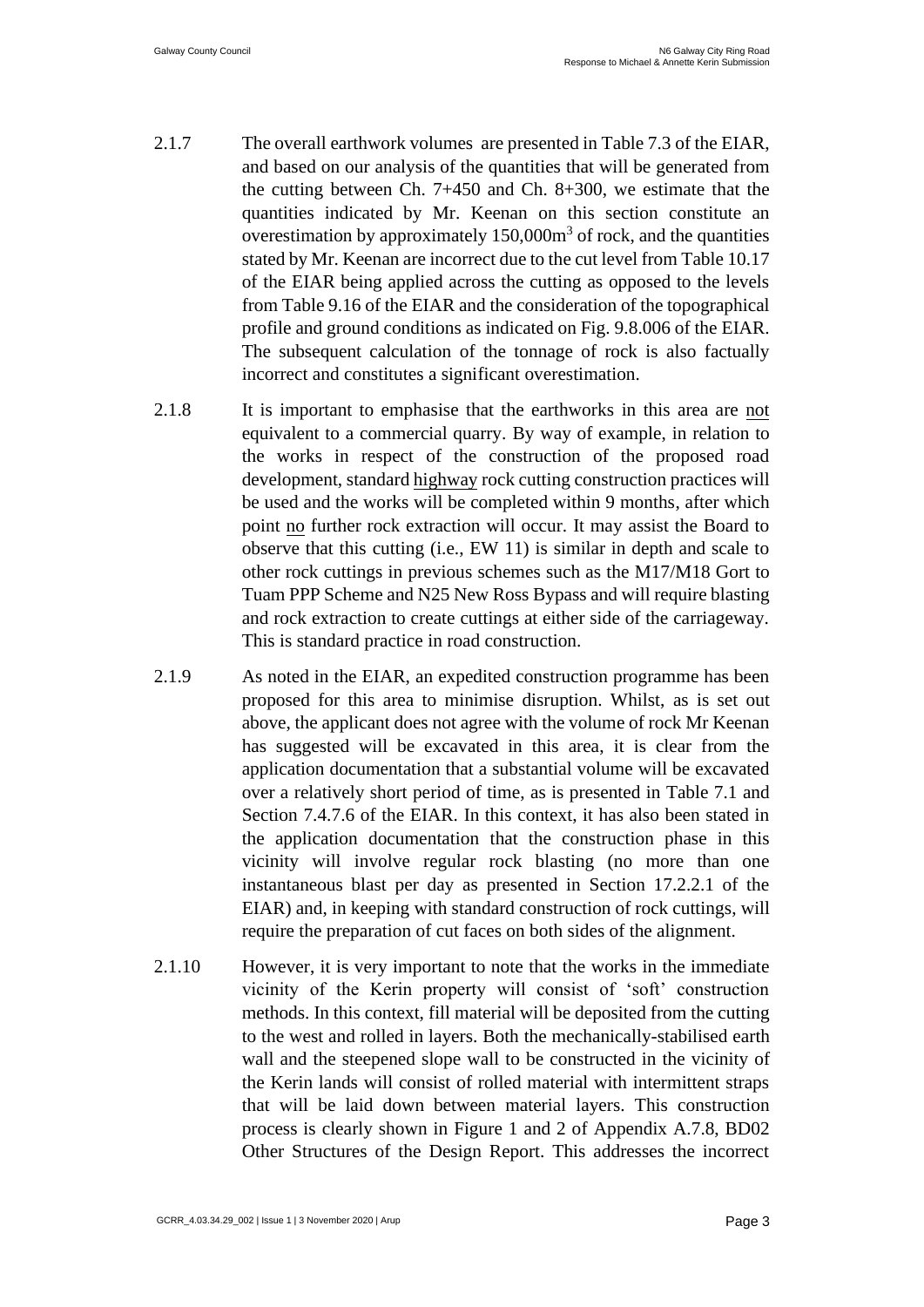statement in Paragraph 6.6.2 of Mr. Keenan's statement which asserts that there is no reference to these retaining structures.

- 2.1.11 Contrary to the impression created in certain submissions made on behalf of Prof. & Dr. Kerin, no piling will be conducted in this area. In this context, it is important to emphasise that the abutment bank seats for the N59 Moycullen Road Underbridge (Structure S08/02) will be formed on top of the fill that has been brought up to the correct level. Indeed, this method of construction is clearly shown on Drawing GCOB-1700-D-GEN-004 of Appendix A.7.2 BD02 Standard Underbridges of the Design Report. For the sake of completeness, it should be confirmed that the nearest location of piling is approximately 500m east of the Kerin lands at the River Corrib Bridge construction.
- 2.1.12 Once the underbridge is in place, haulage will continue along the mainline directly over the N59 Moycullen Road. Moreover, haulage of material for the construction of the River Corrib Bridge will be along the designated haul routes.
- 2.1.13 Furthermore, the excavation works on the mainline to the west of the Kerin lands will constantly be moving further away from the Kerin lands with the cut commencing at zero depth approximately 200m south of the Kerin home and increasing thereafter to the south. It is unlikely that blasting will take place in the shallower parts of the rock cutting, however, a conservative assessment entailing consideration of the blasting of the entire cutting has been assessed (and is shown in Figure 7.201 of the EIAR).
- 2.1.14 Section 5.12 of Mr Keenan's statement purports to describe the works associated with the attenuation ponds and access road AR 08/01. However, both paragraphs 5.12.2 and paragraph 6.3.1 are factually incorrect. Firstly, AR 08/01 will provide access to the three existing retained properties in the Ard an Locha estate, to the property acquired under plot reference 518, to two additional serviced sites and to the attenuation ponds. Works on this access road comprise a resurfacing post completion of the diversion of services plus an extension to provide access to the home acquired and the attenuation ponds. Secondly, the earthwork quantities provided in the statement of evidence from Mr. Keenan in respect to the excavation in the area of the attenuation ponds in Ard an Locha is incorrect. As identified in Figure 7.201 of the EIAR, blasting is identified as possible in this location and has been assessed for possible blasting. However, in accordance with the ground investigation provided in Appendix A.9.1b of the EIAR, which is summarised on Figure 9.8.006 of the EIAR, rock is approximately at 3m below ground level at this location. Given that the lowest invert level of the pond is 35mOD, in accordance with Drawing No. GCOB-500-D-111 of the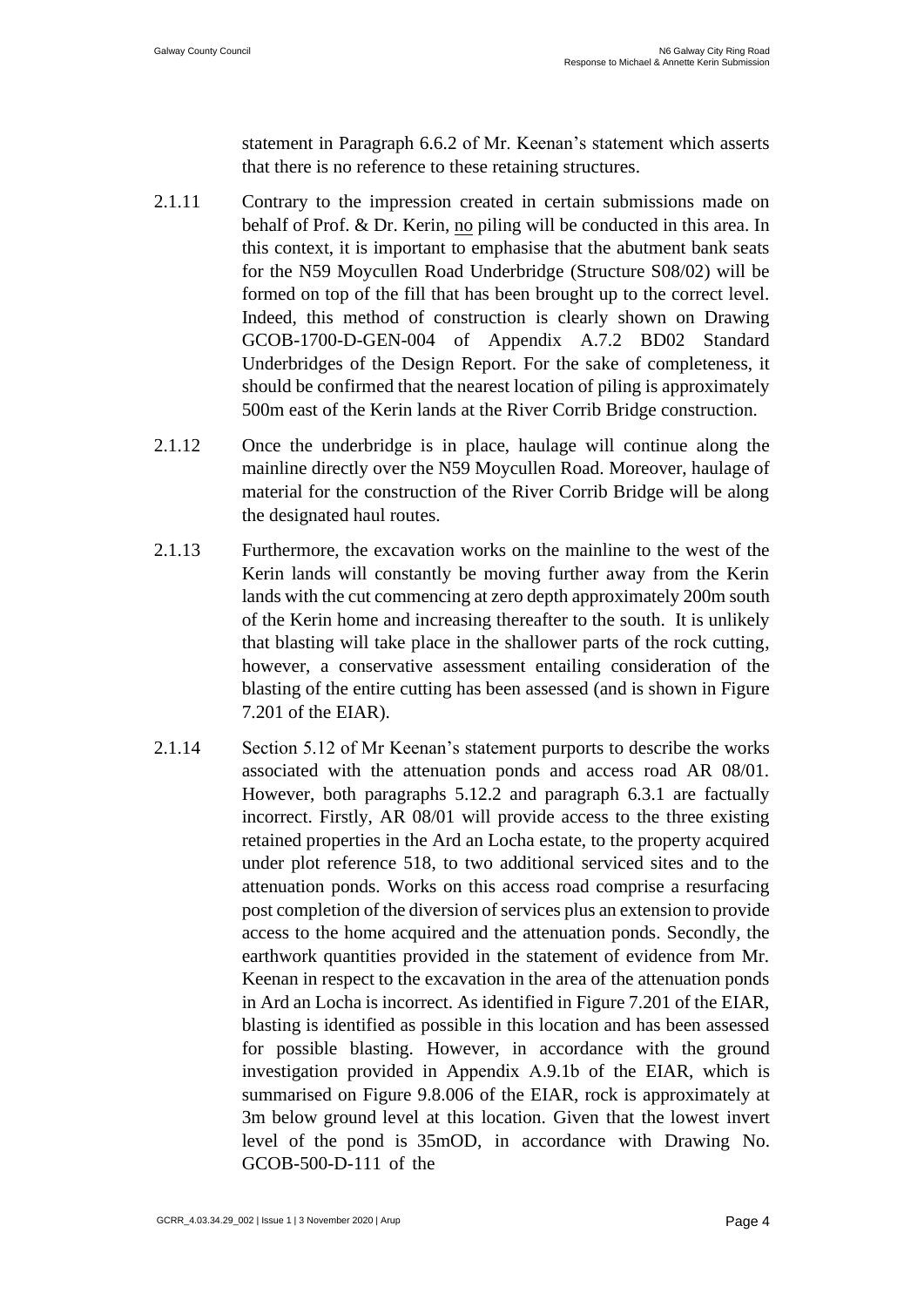Design Report, the orientation of the pond and the depth to rock, it is very unlikely that blasting will be required at these attenuation ponds.

- 2.1.15 In respect of the separate ponds located to the east of the N59 Moycullen Road, the available ground investigation indicates that rock is anticipated at greater than 4m below ground level. Based on Figure 9.8.006 of the EIAR, the ground level at the location of the ponds is approximately 24mOD. According to Drawing No. GCOB-500-D-111 of the Design Report, the invert level of both ponds is 22.1mOD. This equates to a dig of circa. 2m. Therefore, rock will not be encountered based on available information, and no blasting will be required at these ponds either.
- 2.1.16 Section 5.13 incorrectly implies that there will be night-time works associated with the earthworks associated with the N59 underbridge, structure reference S08/02. However, it has been clearly stated that night-time works are required where overbridges are to be constructed as noted in Section 7.4.5 of the EIAR. It is estimated that the bridge beams will be placed for this structure over a two-week period with a road closure and night-time works on four nights within that two-week period. In the Engineering Statement of Evidence delivered to the oral hearing on 18 February 2020, at paragraph 4.13.7, the applicant has already committed to ensuring that timely notification to the residents of Ard an Locha will be provided in advance of the limited night-time road closures associated with the construction of the overbridge, in order to minimise disruption. Indeed, in relation to the Kerin family, as stated in commitment 15.13 of Schedule of Environmental Commitments "*Galway County Council will notify Ob\_521\_O\_517.14\_02 of any upcoming day or night-time closures near their property".*
- 2.1.17 Paragraph 6.4 of Mr. Keenan's statement of evidence is factually incorrect in respect of culvert C08/01, in respect of which it is suggested that there is no reference made in the EIAR. For the avoidance of doubt, C08/01 is detailed in Table 11.20 of the EIAR as a 1.2m diameter pipe. C08/01 is also referred in Table 11.19 in the EIAR in terms of its contributing area and C08/01 hydrological impact is assessed in Table 11.28 of the EIAR.
- 2.1.18 Paragraph 6.5.1 is also factually incorrect in respect of the works on the N59 Moycullen Road. Table 3.24 of the Design Report and Table 5.2 of the EIAR provide details of the N59 Moycullen Road realignment at Ch 8+500 as 2 x 3.5m wide lanes for approximately 350m "*Redesign of N59 Moycullen Road at Dangan to accommodate proposed mainline overbridge."* The works are shown on Figures 5.1.06 of EIAR on plan and the profile (MCS0) is provided on Figure 5.3.08 of the EIAR.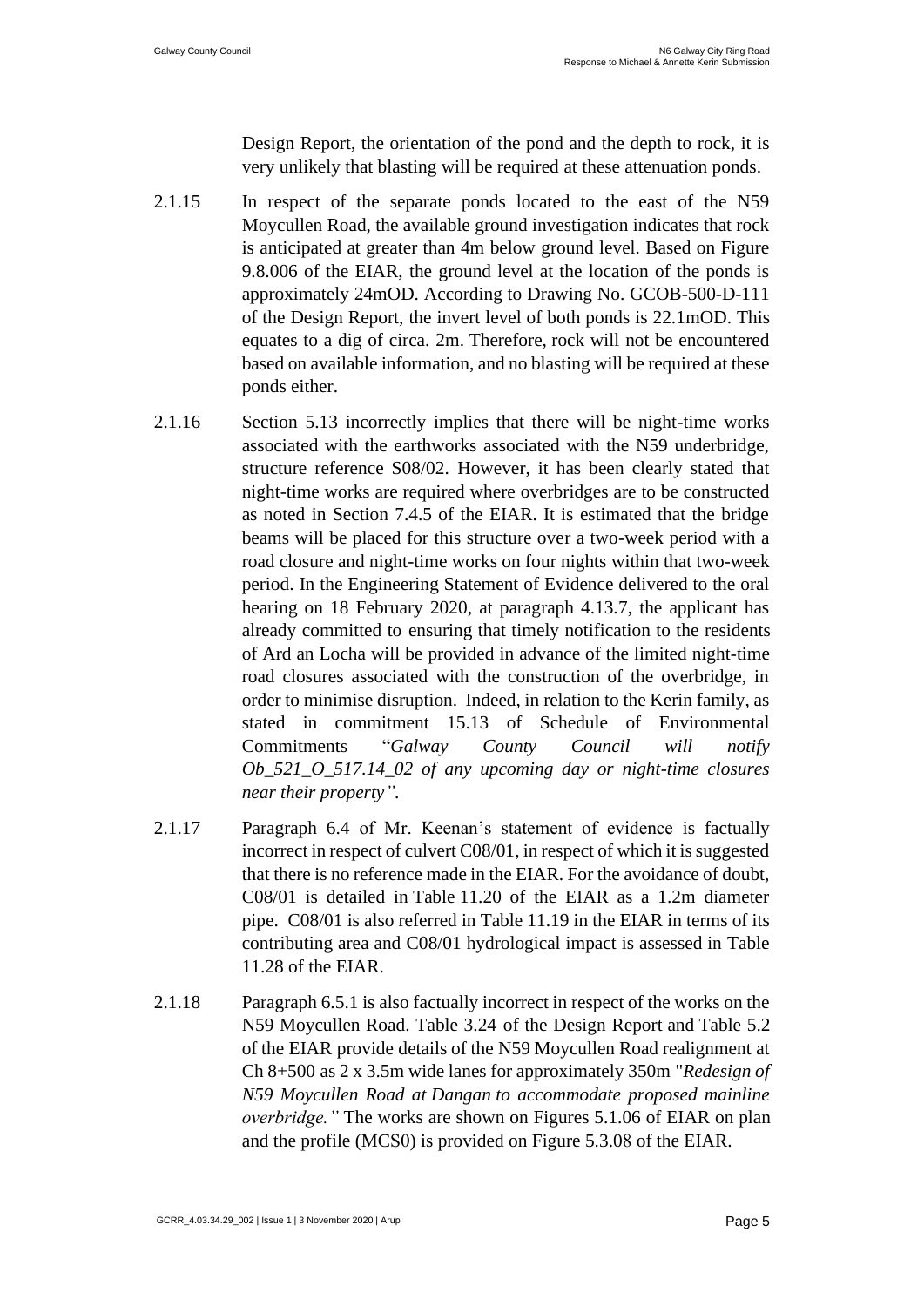- 2.1.19 As can be seen from the profile, there is a maximum 50mm regrading in the vicinity of Ard an Locha, with no proposal to lower the road. The resurfacing has been designed to keep it at grade with a minimal realignment at the centreline so as to tie into the existing edges and kerbs.
- 2.1.20 Section 6.6 of Mr Keenan's statement appears to confuse the nature of the works in this area. The location of each retaining structure is clearly stated in Table 5.7 of the EIAR, and the retaining wall structure type is set out in Table 6 of Section 3.1 of Appendix A.7.8 of the Design Report, together with detailed graphics showing the construction methodology for such structures. Again, it should be noted that minimal excavation works are required for footings for the mechanically stabilised earth walls and the strengthened slopes, both of which are to be used in the vicinity of the Kerin property, on either side of the mainline. Accordingly, there is no reinforced concrete retaining wall proposed in this area of the Kerin property.
- 2.1.21 In terms of traffic during the operational phase, Prof. Michael Kerin's statement questions the sustainability of the N6 GCRR. As has been observed on many occasions throughout the application process, the N6 GCRR forms an integral part of a sustainable transport strategy for Galway City (Galway Transport Strategy – GTS). The implementation of the GTS will include reduced speed limits in the city centre, increased services and priority for public transport, improved priority and infrastructure for active modes and the implementation of demand management measures such as parking restrictions. A planning application in respect of the Cross-City Link, which is currently at nonstatutory public consultation, is due to go to An Bord Pleanála by 2021 and, subject to approval, is estimated to be completed within a 12 to 18 month period. It is the case that progress is being made in implementing those elements of the GTS which will reduce speeds in the city centre and improve priority for public transport and active modes.
- 2.1.22 With respect to parking management, the Galway Transport Strategy outlines a number of Demand Management measures aimed at shifting the focus of travel within the city centre to walking, cycling and public transport including:
	- Controlling the availability and cost of parking in the city centre
	- Reduced parking standards for new developments that are located close to public transport corridors
	- Removing a large proportion of on-street parking in the city centre to provide more priority for pedestrians, cyclists and public transport
- 2.1.23 Indeed, as set out in the Planning & Policy and Traffic Statements of Evidence presented at the oral hearing, recent large-scale proposed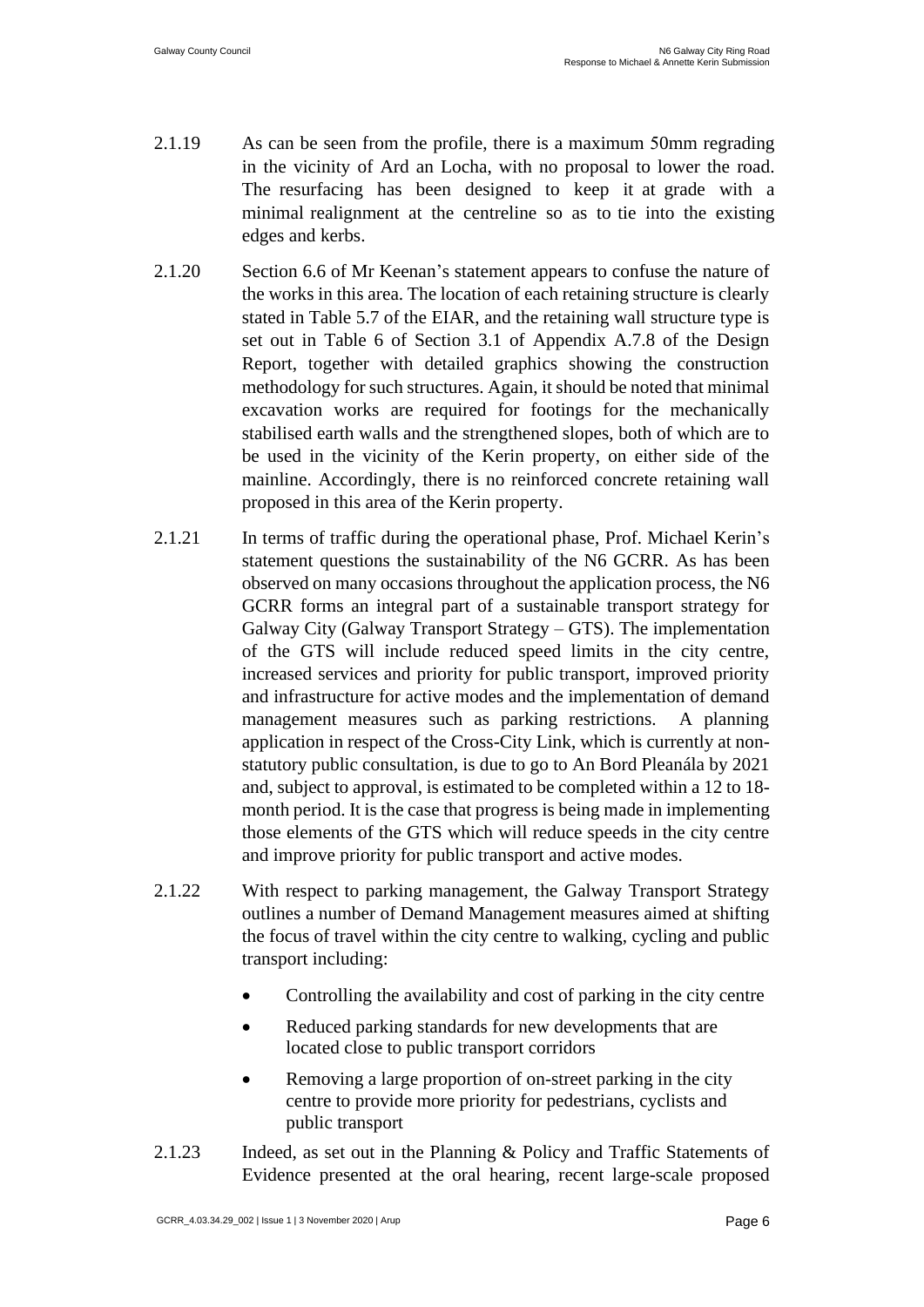developments in the city centre, such as large scale Office/Retail development at Bonham Quay and the redevelopment of Céannt Station as a large mixed-use development, are aligned with these sustainable development principles and will deliver substantially lower levels of parking than currently exist in Galway City Council's maximum parking standards. The table below outlines the amount of parking spaces permitted at these developments and the level of parking permissible under existing parking ratios for the city.

| <b>Development</b>              | <b>Parking Spaces</b><br><b>Provided</b> | <b>Parking Spaces</b><br><b>Permitted based</b><br>on Development<br><b>Plan Ratios</b> | % below existing<br>permitted ratios |
|---------------------------------|------------------------------------------|-----------------------------------------------------------------------------------------|--------------------------------------|
| <b>Bonham Quay</b>              | 131                                      | 687                                                                                     | 80%                                  |
| Céannt Station<br>Redevelopment | 572                                      | 1772                                                                                    | 68%                                  |

- 2.1.24 Again, it is clear that progress is being made in implementing the sustainable planning principles of the GTS and NPF.
- 2.1.25 As set out in Appendix A Mode Share Results of the traffic note presented to An Bord Pleanála on 19 October 2020, the full implementation of the GTS, with parking management measures, will result in a significant reduction in car travel and a corresponding increase in travel by sustainable modes. For ease of reference, this information is detailed in the table below which shows forecast, 24 hour, mode share for the entire Galway City Administrative Area.

| <b>Scenario</b>                                                                     | Car (%) | PT (%) | Active (%) |
|-------------------------------------------------------------------------------------|---------|--------|------------|
| <b>NPF Do-Minimum</b>                                                               | 66.4%   | 6.1%   | 27.5%      |
| <b>NPF Do-Something</b><br>$NG GCRR + GTS +$<br><b>Parking</b><br><b>Management</b> | 54.9%   | 8.4%   | 36.7%      |

2.1.26 When compared to the Do-Minimum, the GTS scenario will result in a 11.5% drop in the mode share for car use, which equates to approximately 50,000 less car trips on the road network over an average 24-hour period and a corresponding increase in trips made by more sustainable modes. This reduction in car use will have considerable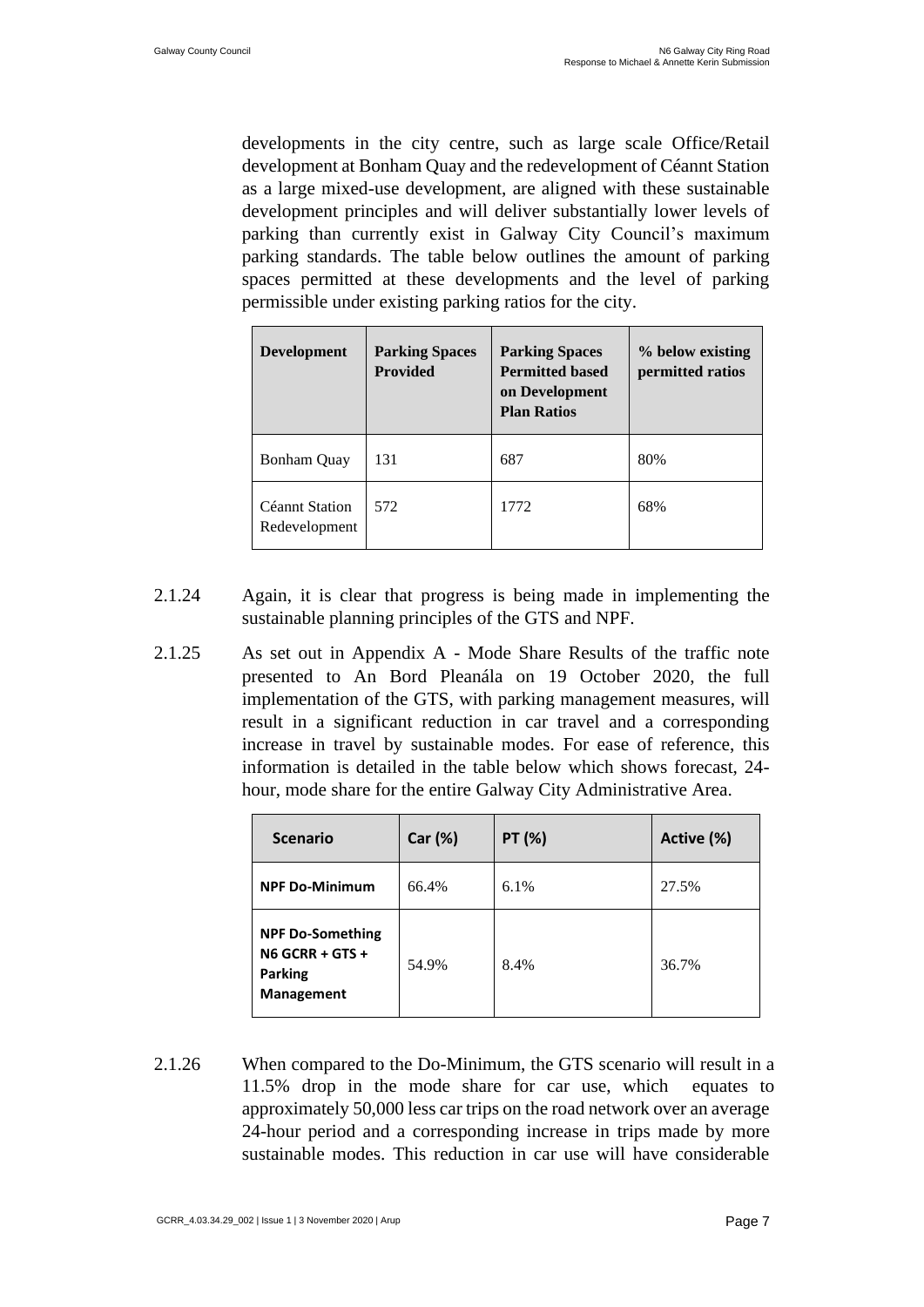health benefits through reduced collisions and also reduced air and noise pollution across the city.

- 2.1.27 Prof. Kerin also draws similarities between Galway and Cambridge. Whilst a degree of caution should be exercised in comparing Galway with other European cities (as each city will have different geographic considerations, demographics, economies and travel patterns), it is worth noting that Cambridge is served by two grade-separated radial corridors, the M11 and A14. These roads, similar the proposed N6 GCRR, cater for strategic traffic and remove non-essential traffic from the city centre. This, in turn, creates a more pedestrian and cycle friendly environment in Cambridge city centre. Additionally, the GTS proposals for Galway include a reconfigured bus network to better serve existing and future demand and a considerable improvement in Bus frequencies and priority throughout the city.
- 2.1.28 The GTS contains a specific section relating to "intelligent Systems" which, like SMART Cambridge, includes recommendations on how data and new technology can be used to deliver transport services in a more efficient manner. Some of the proposed Smarter mobility and ITS projects for Galway as part of the Galway Transport Strategy include:
	- Removing non-essential private cars from the city core;
	- Expanding and integrating Galway Cities Urban Traffic Management Centre;
	- Provide an integrated ticketing system;
	- Creating and operating a Smart Parking System for Galway City;
	- Provide Smart parking facilities for cyclists;
	- Provide Smart priority routes for pedestrians and cyclists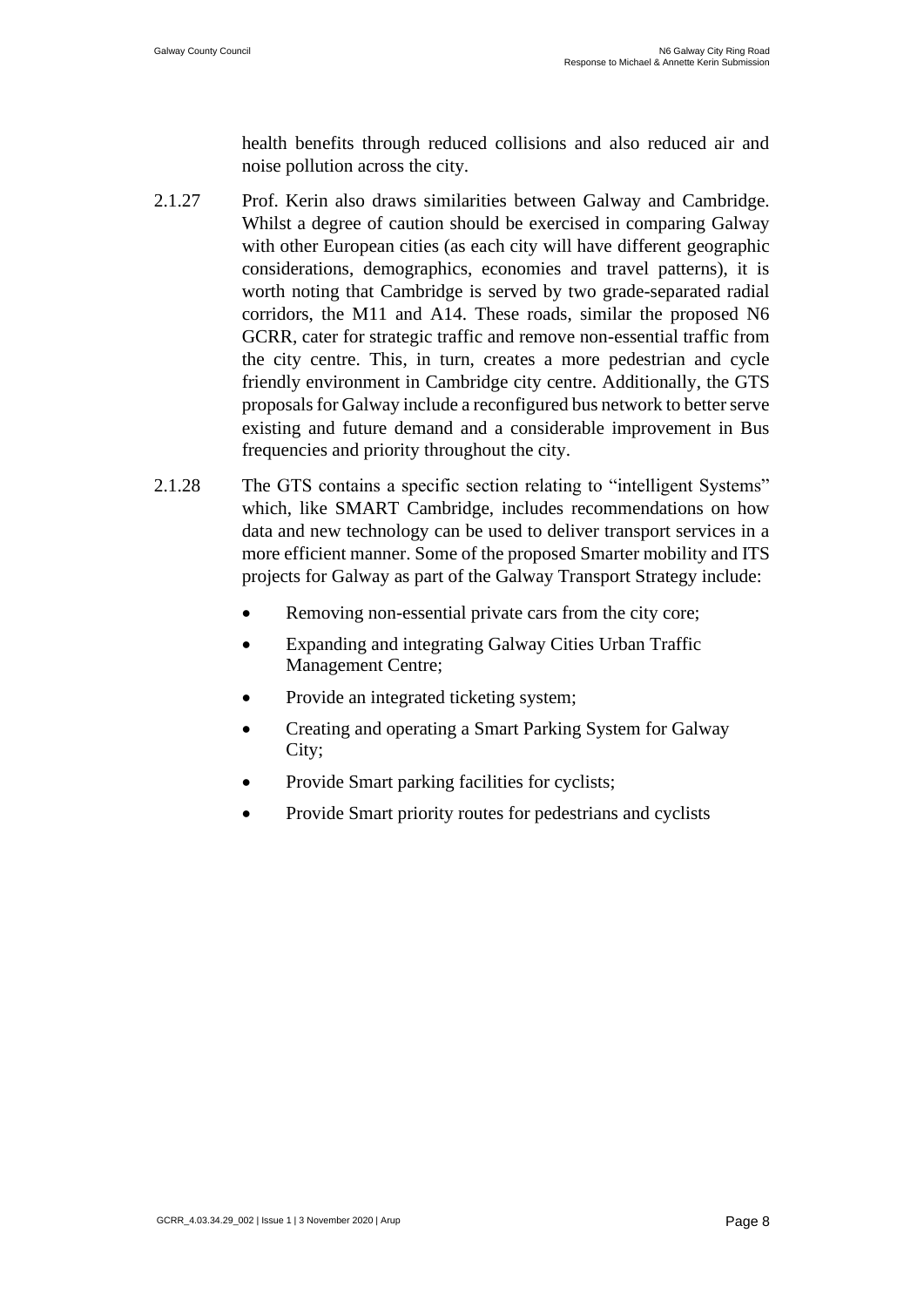## <span id="page-10-0"></span>**3 Landscape and visual**

- 3.1.1 Paragraph 3.10 of Dr. Annette Kerin's submission notes that the 'i*mpact on our amenity due to visual intrusion in the long term is considered moderate to significant negative (EIAR Chapter 18) which*  I feel is a gross underestimation and misinterpretation.'
- 3.1.2 The assessment of the impact on the landscape setting and visual characteristics of the Kerin and surrounding properties is fully addressed in Chapter 12 Landscape and Visual of the EIAR. Specifically, construction stage landscape and visual impacts are detailed at Section 12.5.3.3 of Chapter 12 and operation stage impacts are detailed at Section 12.5.4.3 of Chapter 12.
- 3.1.3 The Kerin house is specifically identified as Property Ref.: P008-026 on Figure 12.1.06 of the EIAR. The impact on the property is specifically assessed during construction; at the end of construction (pre-establishment); and with establishment of mitigation (postestablishment) in the Visual Impact Schedule in Appendix A.12.1 of the EIAR. For the avoidance of doubt, the impact on the Kerin house during these phases is described in the EIAR as follows:
	- Construction: Profound
	- Pre-establishment: Profound
	- Post-establishment: Profound
- 3.1.4 Accordingly, the significant impact of the proposed road development on the landscape and visual setting of the property is fully recognised in the assessment, and substantial measures are specifically proposed to mitigate this impact. These measures are outlined on Figure 12.1.06 of the EIAR and detailed in Section 12.6 and Tables 12.7 and 12.8 of the EIAR.
- 3.1.5 For ease of reference, these measures (refer to Figure 12.1.06) include:
	- No direct impact on the boundary walls, plantings and gardens of the property
	- Retention of existing mature garden boundary planting along the northern and western boundary of the adjoining acquired property (ref.: P008-025 on Figure 12.1.06)
	- Retention of existing planting on the boundary of the landtake area for the attenuation ponds to the south
	- Provision of solid screen hoarding along the land-take / works boundary during construction
	- Planting (12m depth) of the embankment for the proposed road development directly east of the Kerin property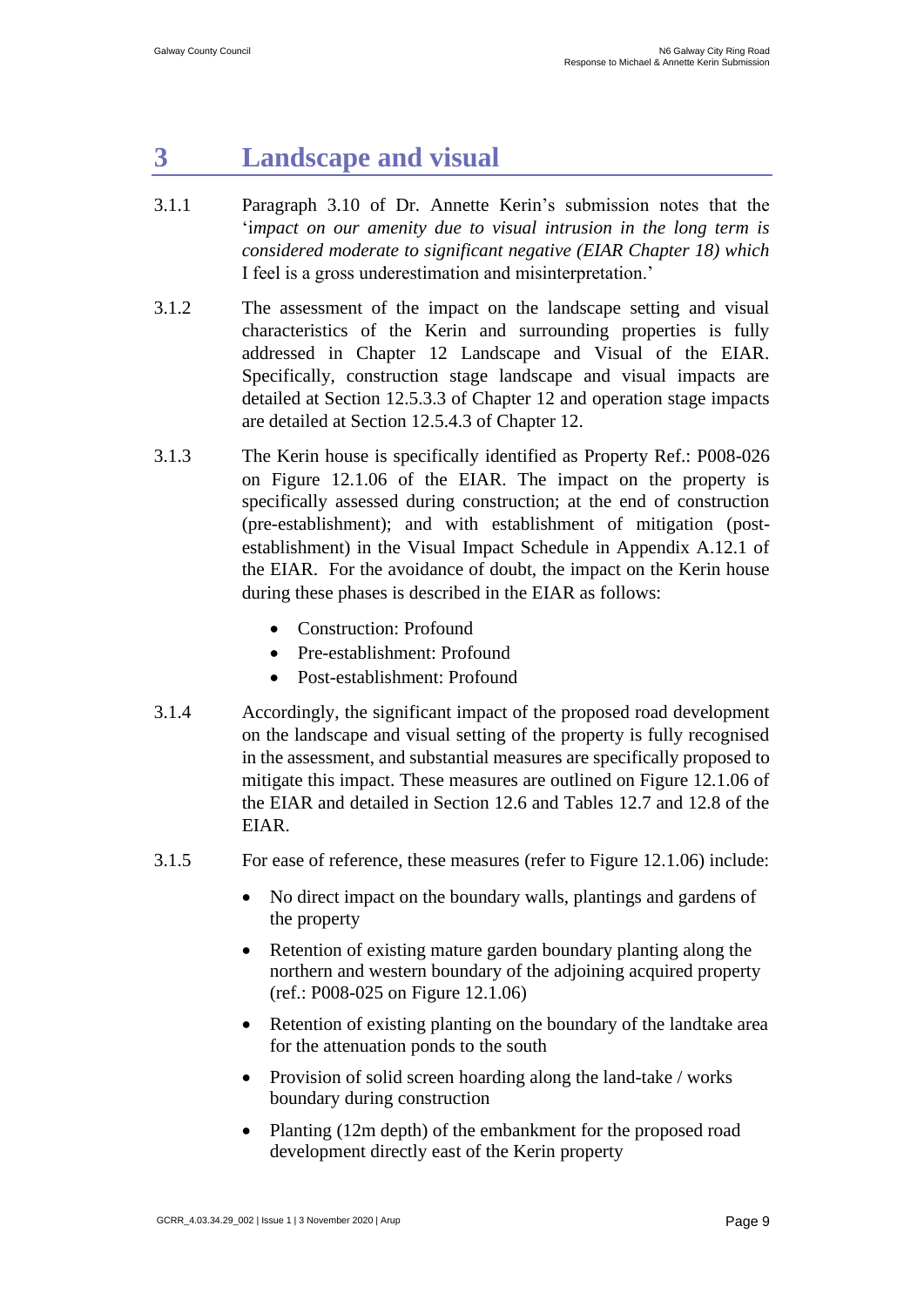- Planting (6m depth) along the southern boundary of the access road to Ard an Locha
- Planting to the front of retaining structure R08/02
- 3.1.6 Following lodgement of the Response to the An Bord Pleanála Request for Further Information (RFI, August 2019), the submission on behalf of the Kerin Family (Paula Murphy, Oct 2019) raised the visual impact of the proposed ESB sub-station located opposite the property entrance. Therefore, in mitigating this impact, it is proposed to locate the substation behind a 2m high limestone-faced boundary wall, with access to sub-station provided via the gate proposed to the south of the Kerin property (refer to updated Figure 4.1.11 of Appendix A.9.1 Landowner Accommodation Works Details of the RFI Response appended to the Additional Schedule of Environmental Commitments submitted to ABP the 20 October 2020). This will ensure that the sub-station does not have a negative visual impact on the Kerin property or its entrance.
- 3.1.7 While the Kerin property will be subject to significant visual impact, it is not unique in this regard. Over 20 no. properties (excluding those acquired) will experience similarly significant levels of impact. Together with the Kerin property, 8 of these properties are located to either side of the N59 at Dangan / Bushy Park (refer to Figure 12.1.06 of the EIAR). In contrast to the Kerin property, 3 of these properties (i.e. P008-014; P008-023; & P008-054) also have direct impacts on (including acquisition of) private garden areas immediately adjoining the house and are located closer to similarly elevated sections of proposed road development. Therefore, and notwithstanding the significant impact on the Kerin property, the nature of the visual impact is neither particularly exceptional nor unique in the context of the proposed road development.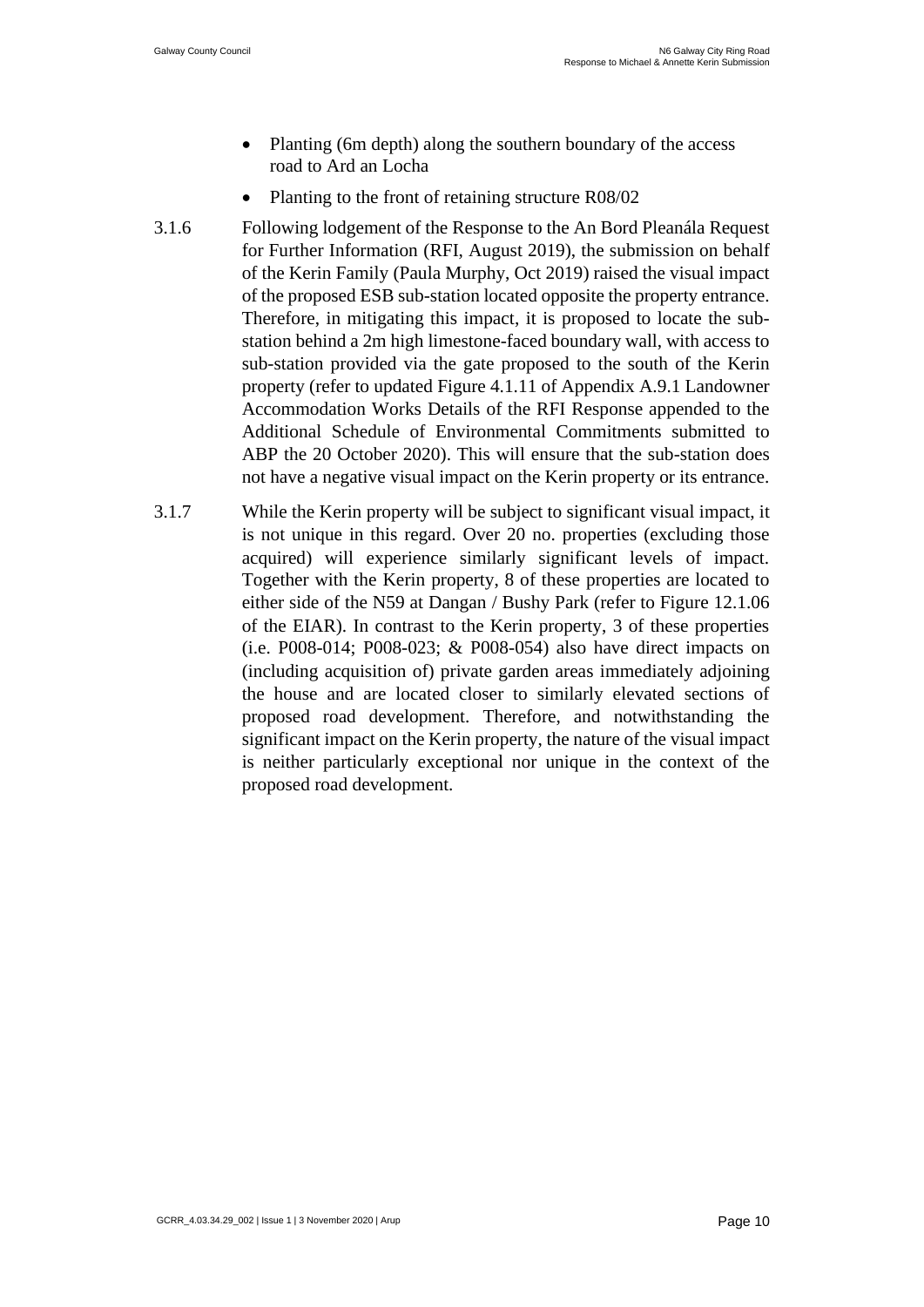# <span id="page-12-0"></span>**4 Air Quality response to TMS Submission**

### <span id="page-12-1"></span>**4.1 Response to TMS Submission**

#### **Section 5.1 - the sensitivity of the Kerin Family home**

4.1.1 In accordance with TII air quality guidelines, sensitive receptor locations include residential housing, schools, hospitals, places of worship, sports centres and shopping areas (refer to Section 16.2.5.1 of the EIAR). Indeed, it is noted that Statement of Evidence of Dr. Imelda Shanahan (at section 5.1.2) that the EIAR does indeed acknowledge that the EIAR "recognises the importance of considering receptor sensitivity when assessing impacts and defines highly sensitive receptors in several locations". Moreover, it should be noted that all residential receptors located within 100m of the proposed N6 GCRR construction have been assessed as part of the air quality impact assessment ( refer to Section 16.5.3.1 of the EIAR) including the Kerin home.

#### **Section 5.2 - Baseline air quality**

4.1.2 The TMS statement of evidence acknowledges the completion of air quality monitoring survey at Bushypark school. In addition it should be noted that air quality monitoring (nitrogen dioxide and particulate matter) was also carried out at Ard na Locha for a period of 3 months. The TMS statement suggests that the use of EPA Zone C data is not appropriate in this location and that Zone D data (rural Ireland) should be applied. However, EPA maps (https://gis.epa.ie/EPAMaps/) clearly demonstrate that the full extent of the proposed N6 GCRR included in Zone C. Moreover, as outlined previously, the use of Zone C data allows a worst-case baseline to be accounted for, ensuring a robust comparison with air quality standards. Indeed, it is accepted by the applicant (as acknowledged by Dr. Shanahan in section 5.2.2 of her statement) that concentrations of  $NO<sub>2</sub>$  and PM10 concentrations are overstated in the EIAR. This overstatement was deliberate, so as to ensure that a worst-case assessment was carried out.

#### **Section 5.3 - Air quality impact assessment criteria**

- 4.1.3 The TMS statement asserts (at section 5.3.5) that *"there are no air quality standards in the EIAR against which the construction phase impacts may be assessed"*. However, Table 16.7 of the EIAR outlines the assessment criteria for the impact of dust emissions from construction activities. The table refers to emissions of  $PM_{10}$  and footnotes the air quality standards for  $PM_{10}$ .
- 4.1.4 Reference is also made in Section 16.2.2.1 of the EIAR to the T.A. Luft<sup>1</sup> dust deposition limit of  $350mg/m^2$ /day which, as stated in the EIAR,

<sup>1</sup> [https://www.bmu.de/fileadmin/Daten\\_BMU/Download\\_PDF/Luft/taluft\\_engl.pdf.](https://www.bmu.de/fileadmin/Daten_BMU/Download_PDF/Luft/taluft_engl.pdf)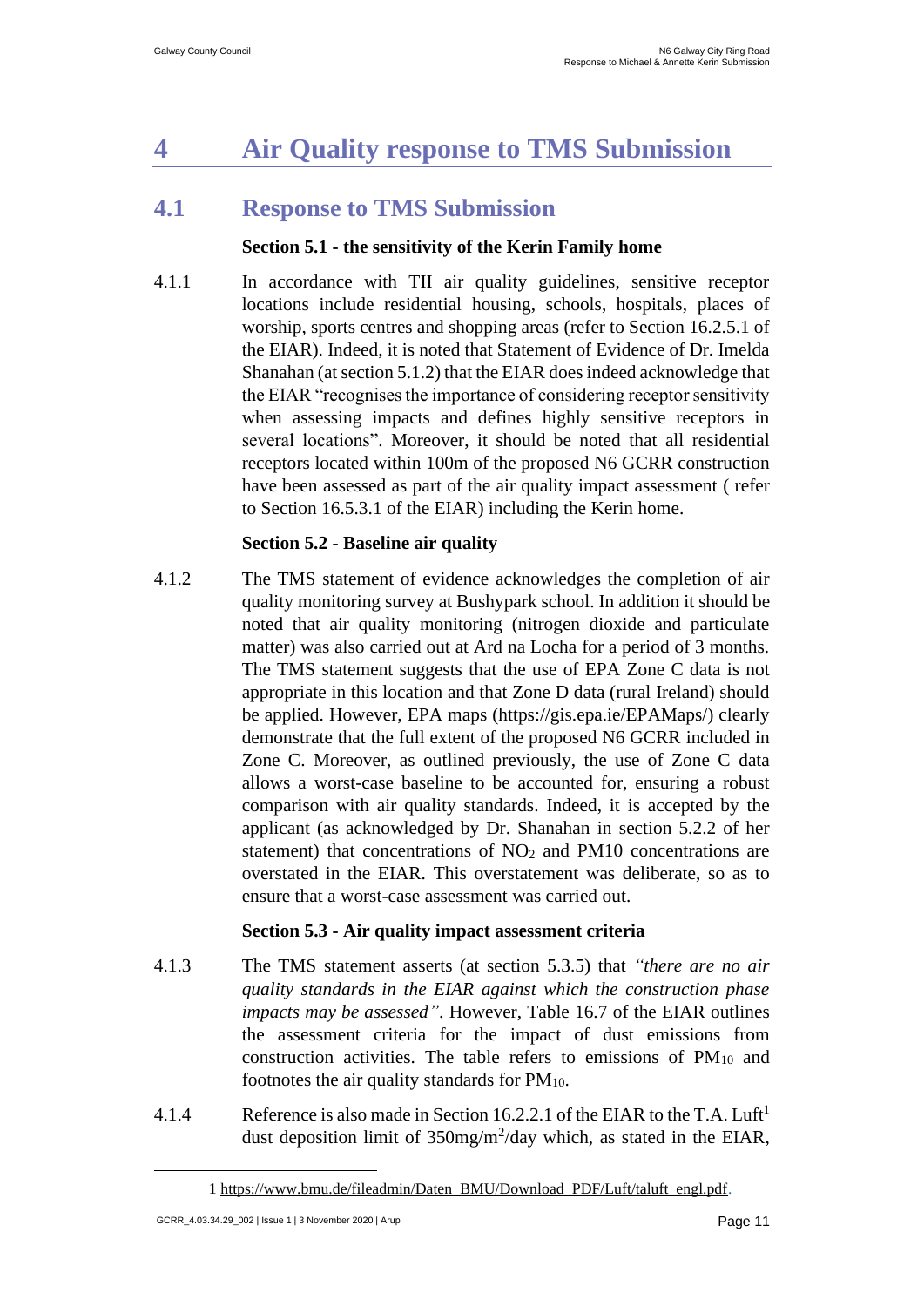applies over an annual period and not over 28-30 days as stated in the TMS statement of evidence.

- 4.1.5 As outlined in Section 16.2.2.1 of the EIAR, *"the Environmental Protection Agency (EPA) concurs that this guideline may be applied, although applied as a 30-day average, in its document Environmental Management in the Extractive Industry (Non-Scheduled Minerals) (EPA, 2006)"*. This dust deposition limit will be applied on a monthly basis to the dust deposition monitoring, in accordance with the EPA guidance and as outlined in Section 16.2.2.1 of the EIAR. It should be noted that this limit is referenced as it is the only dust deposition limit prescribed in Ireland, and is not referenced for the purposes of comparison between the proposed construction works to quarrying activities.
- 4.1.6 The TMS statement of evidence also states that the assessment of construction impacts in accordance with TII guidance is 'at best semiquantitative'. However, the TII Guidelines for the Treatment of Air Quality during the planning and construction of National Road Schemes, state that *"a semiquantitative approach is recommended to determine the likelihood of a significant impact, which should be combined with an assessment of the proposed mitigation measures"*. Indeed, this semi-quantitative approach is consistent with other relevant guidance including the 20019 DMRB Air Quality Guidance<sup>2</sup> and the Institute of Air Quality Management Guidance on the assessment of dust from demolition and construction  $(2014)^3$  and is entirely appropriate for the assessment of construction dust. Finally, in this respect, and contrary to the assertions in the TMS statement, the proximity of sensitive receptors is considered in the assessment of construction impacts, in accordance with TII guidance.

#### **Section 5.4 - Construction phase air quality assessment**

- 4.1.7 Section 5.4 of the TMS statement discusses the potential air quality impacts due to works taking place within 900m of the Kerin home. In this context, it should be noted, firstly, that TII guidance considers that potential dust deposition impacts can occur within 100m of construction works. The UK DMRB (2019), concurs with this approach and states that the risk on the receiving environment sensitivity to construction dust is low beyond 100m from the works. This is also consistent with the Institute of Air Quality Management air quality guidance.
- 4.1.8 Section 5.4.9 of the TMS statement suggests that an assessment of *"the amount of dust that will be generated is not difficult and can be achieved using the methodology outlined in the US Environmental*

<sup>2</sup> UK DMRB LA 105 - Air quality November 2019

<sup>3</sup> Institute of Air Quality Management (IAQM) Guidance on the assessment of dust from demolition and construction (2014)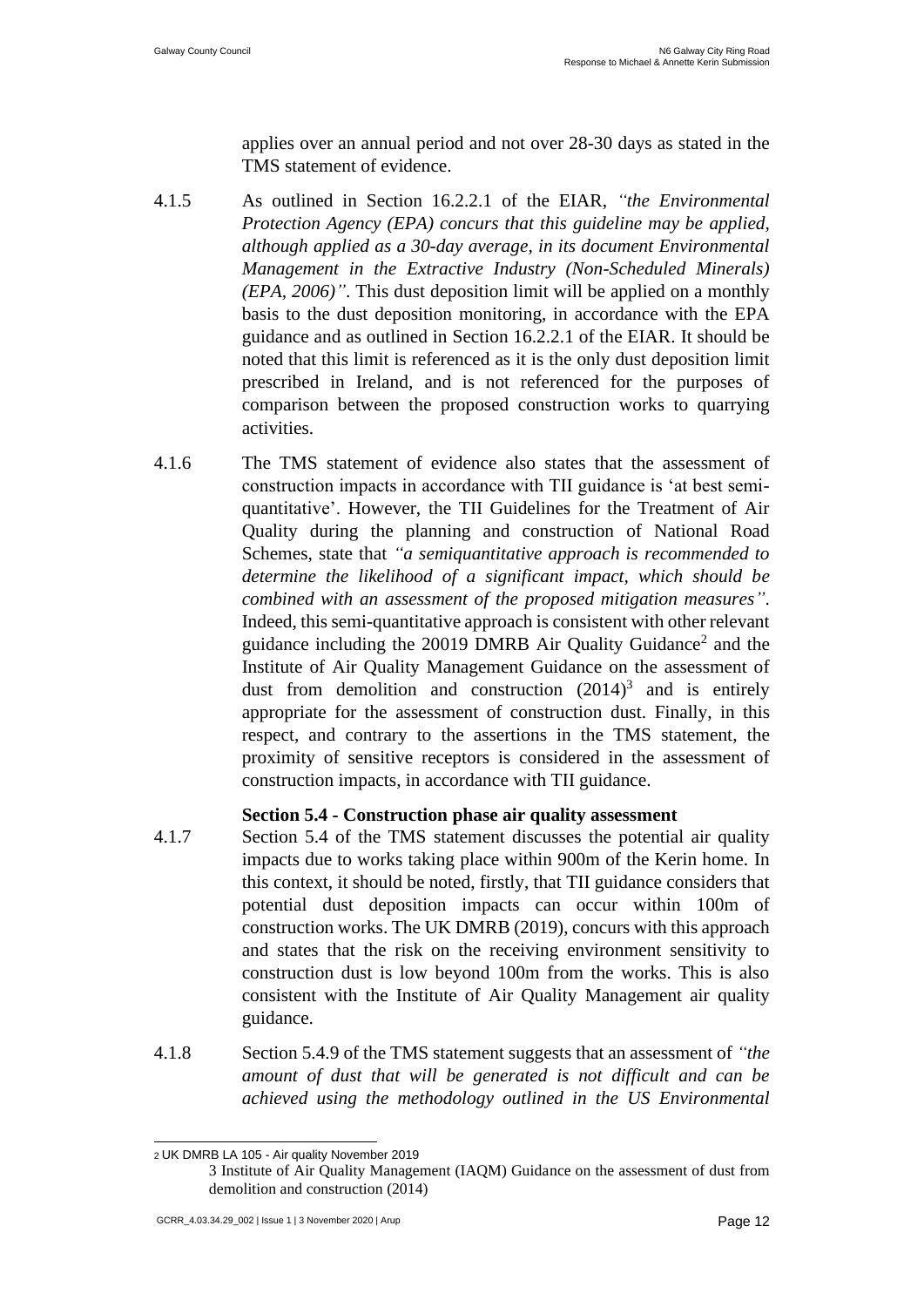*Protection Agency (EPA) Guidance AP-42…*". However, contrary to the position adopted by Dr. Shanahan, TII guidance states that *"it is very difficult to accurately quantify dust emissions arising from construction activities. It is thus not possible to easily predict changes to dust soiling rates or PM<sup>10</sup> concentrations."*

- 4.1.9 TMS uses USEPA AP-42 methodology to predict dust levels at the Kerin property due to construction works. The calculations rely on the 1995 Heavy Construction Operations (Chapter 13.2.3) to estimate construction dust levels. However, only the amount of dust (in tonnes) is estimated with no indication over the area over which the dust maybe deposited. Therefore, based on the information provided, it is impossible to state if the estimation of dust is likely to result in compliance with the dust deposition limit values.
- 4.1.10 It is clear from an examination of the USEPA methodology AP-42 that many of its calculation assumptions are simply not applicable to the N6GCRR, or any road development in Ireland. By way of example, section 13.2.3 of the USEPA AP-42 document (which is applied in the TMS assessment) provides emission factors to be used for heavy construction operations. USEPA AP\_42 that *"the emission factors are most useful for developing estimates of overall emissions from construction scattered throughout a geographical area. The value is most applicable to construction operations with (1) medium activity level, (2) moderate silt contents and (3) semiarid climate".* It is also clear that a "semiarid climate" experiences annual precipitation of between 250 mm and 500 mm. Unsurprisingly, Galway does not have a semiarid climate, with the annual rainfall in Galway averaged at 1,173mm per annum [\(www.met.ie](http://www.met.ie/) Claremorris data 1971-2000).
- 4.1.11 Moreover, it is unclear from the calculations set out in section 5.4.11 of the TMS statements whether control measures have been included in accordance with AP-42, which provides a rating adjustment for various dust-generating activities. Indeed, it should be noted that AP-42 recommends a number of the control measures recommended for general construction and are referenced in the EIAR, including:
	- Wind speed reduction (Section 16.6.2.1 of the EIAR)
	- Wet suppression (Section 16.6.2.1 of the EIAR)
- 4.1.12 Moreover, the EIAR describes a large number of mitigation measures for the minimisation of construction dust, over and above those described in the AP42 1995 document. These EIAR measures have been developed having regard to TII guidance, the British Research Establishment (BRE) document 'Controlling particles, vapour and noise pollution from construction sites' and IAQM 'Guidance on the assessment of dust from demolition and construction', 2014. These are the most appropriate guidance documents for assessing potential dust impacts in Ireland.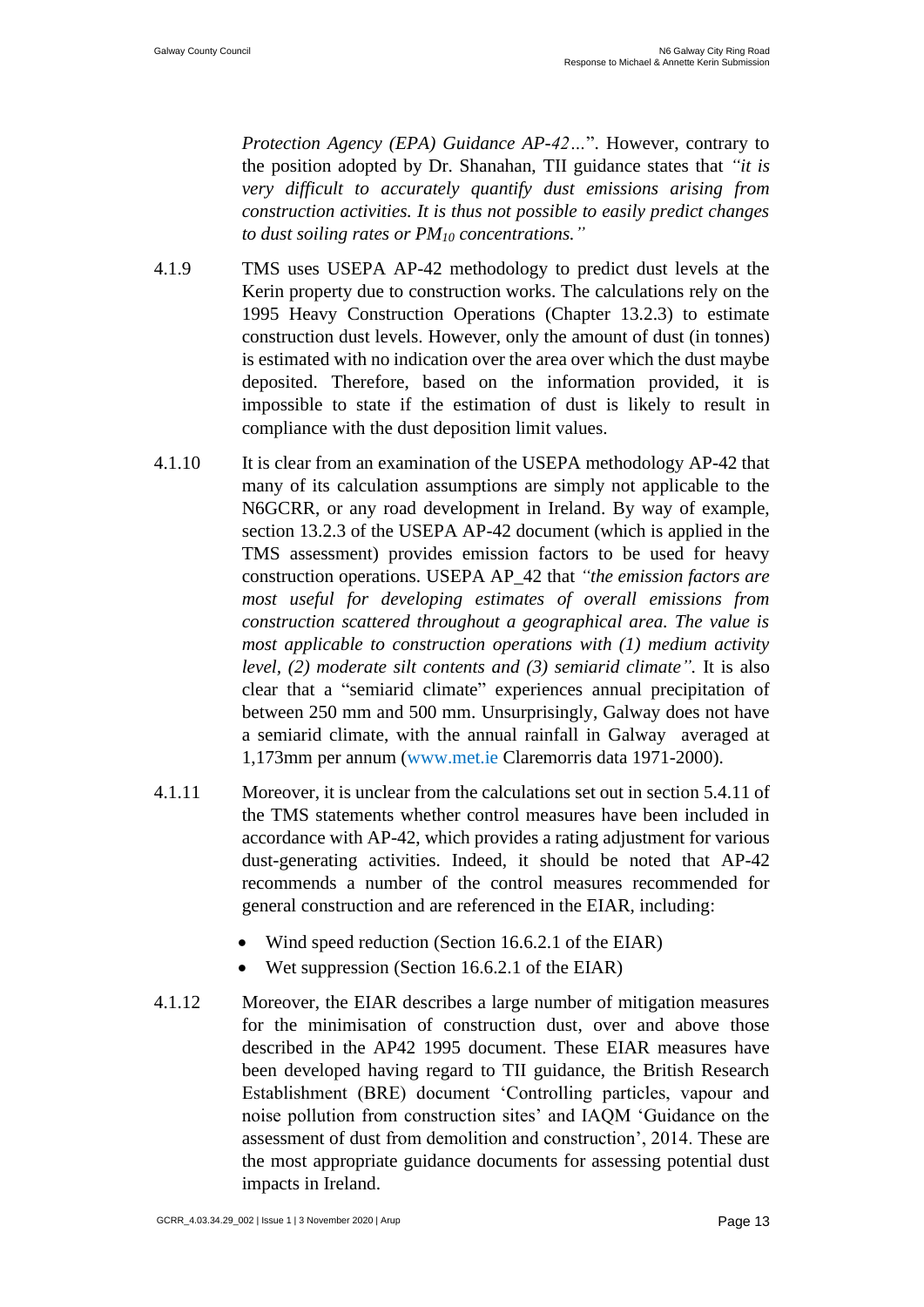4.1.13 The TMS statement contends that the HGV traffic accessing the haul route along the mainline of the proposed N6 GCRR during the construction phase will *"lead to significant levels of fine particulate matter emitted and also nitrogen oxides from the diesel engines and it will have a measurable impact on air quality in the immediate vicinity of the Kerin property"*. However, the assessment of the construction phase impacts was completed in accordance with TII guidance. The EIAR assessment is based on the assumption that the works are major in scale which is described as *"large construction sites, with high use of haul routes"*. Therefore, the TII methodology considers both construction works and HGV movements. It is also noted that the construction phase HGV traffic volumes along the mainline, HR 04/01, are less than the operational phase HGV traffic volumes which have been fully assessed in the EIAR (Section 16.5.4.1).

#### **Section 5.6 Assessment of construction air quality impacts**

4.1.14 The TMS statement confirms that construction air quality impacts are at their highest within 100m of the source of emissions. As outlined above, TII guidelines and other relevant guidance confirms that there is low risk from dust impacts at a distance of greater than 100m from the source. It is contended by Dr. Shanahan that the measures proposed in the EIAR are not sufficient to mitigate the impacts identified. However, mitigation measures have been developed in accordance with recent Irish and UK guidelines and are considered robust and comprehensive for the mitigation of construction dust. As outlined in Section 16.6.2.1 of the EIAR, dust deposition monitoring,  $PM_{10}$  and  $PM_{2.5}$  monitoring will be carried out to ensure compliance with limit values.

### <span id="page-15-0"></span>**4.2 Response to Prof. Kerin submission**

- 4.2.1 The predicted levels of  $PM_{2.5}$  calculated for the operational phase are based on the inclusion of worst-case background concentrations which is likely to be an over-statement of total concentrations, as outlined in the TMS statement of evidence.
- 4.2.2 It is important to note that concentrations of  $PM_{2.5}$  at Ard an Locha over a period of 3 months were measured at  $5.4\mu\text{g/m}^3$ , which is well below the WHO guideline of 10  $\mu$ g/m<sup>3</sup>. The maximum increase in PM<sub>2.5</sub> calculated at the nearest modelled receptor to the Kerin property is 1.9  $\mu$ g/m<sup>3</sup>. This results in a total concentration of 7.3  $\mu$ g/m<sup>3</sup> which remains in comfortable compliance with the WHO guideline.
- 4.2.3 In relation to European Environment Agency reporting, the Board should note that the EPA Air Quality in Ireland 2019 report states the following in Section 7:

*"The European Environment Agency estimates that there were 1,300 premature deaths in Ireland due to fine dust particles (PM2.5)*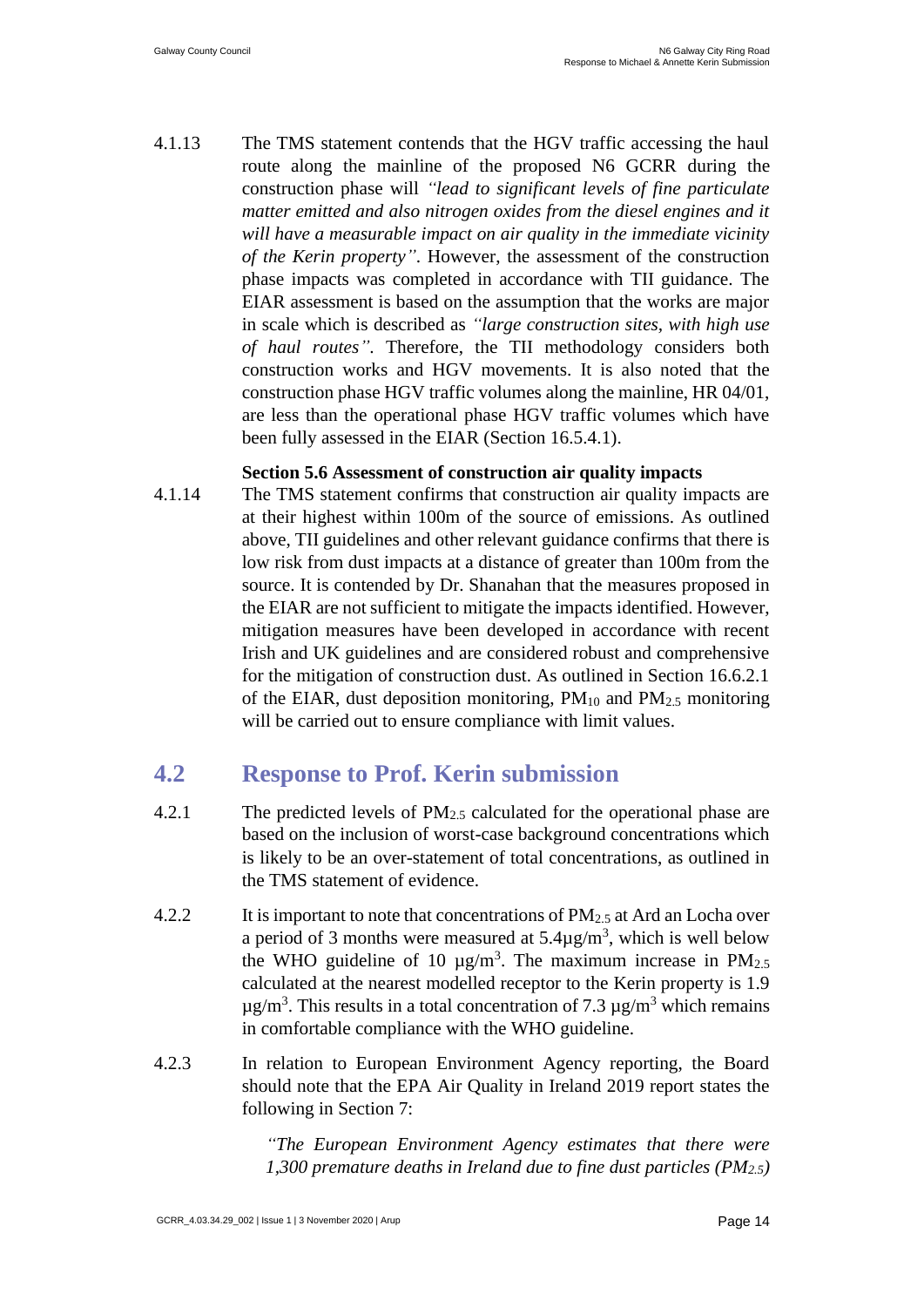*air pollution in 2017 alone… Residential use of solid fuel such as coal, peat and wood is still the largest problem for air quality and health in Ireland. The continued use of solid fuel burning for home heating remains the leading contributor to fine particulate matter (PM2.5) pollution across Ireland."*

## <span id="page-16-0"></span>**5 Noise & Vibration**

### <span id="page-16-1"></span>**5.1 Baseline Noise Environment**

5.1.1 The baseline noise environment in the vicinity of the Kerin's home is described within the EIAR. Baseline noise surveys have been undertaken in proximity to the front of the property and also at nearby properties adjacent to the Kerin's home which characterise the noise environment in the area. Indeed, as part of the submission made on behalf of Prof. & Dr. Kerin to the Board, Searson Associates have also furnished results of baseline noise surveys undertaken within and external to the property. It is clear, from the results of surveys recorded within the EIAR and undertaken as part of the Kerin's submission, that the prevailing noise environment is dominated by the existing N59 Moycullen Road, which is the national primary route located immediately adjacent to the Kerin's home.

### <span id="page-16-2"></span>**5.2 Construction Phase Noise and Vibration Impacts**

5.2.1 The submissions by Dr Imelda Shanahan, Mr Karl Searson, Dr. Annette and Prof. Michael Kerin refer to the noise and vibration impacts associated with the construction of the proposed road development at the Kerin's property. The applicant's responses to these issues are summarised below.

#### 5.2.2 **Construction Noise Limits**

- Construction works are limited to and bound by the construction noise limits included within the EIAR (Section 17.2.2.1)
- Dr. Imelda Shanahan has indicated (at section 6.2.10 in her statement) that, due to the nature and duration of the works in the vicinity of the Kerin's property, lower limits should apply in line with those set out in Annex E.5 of BS  $5228 - 1$  (2008 + A1 2014).
- However, the applicant does not agree that limit values associated with ongoing, long-term, operational activities associated with a quarry or surface mineral extraction are appropriate for a temporary road construction project. The construction noise limits values in the TII guidelines are set for the control of noise from road construction projects which, for a new national road, would extend well in excess of a 6 month duration. Works associated with earth moving activities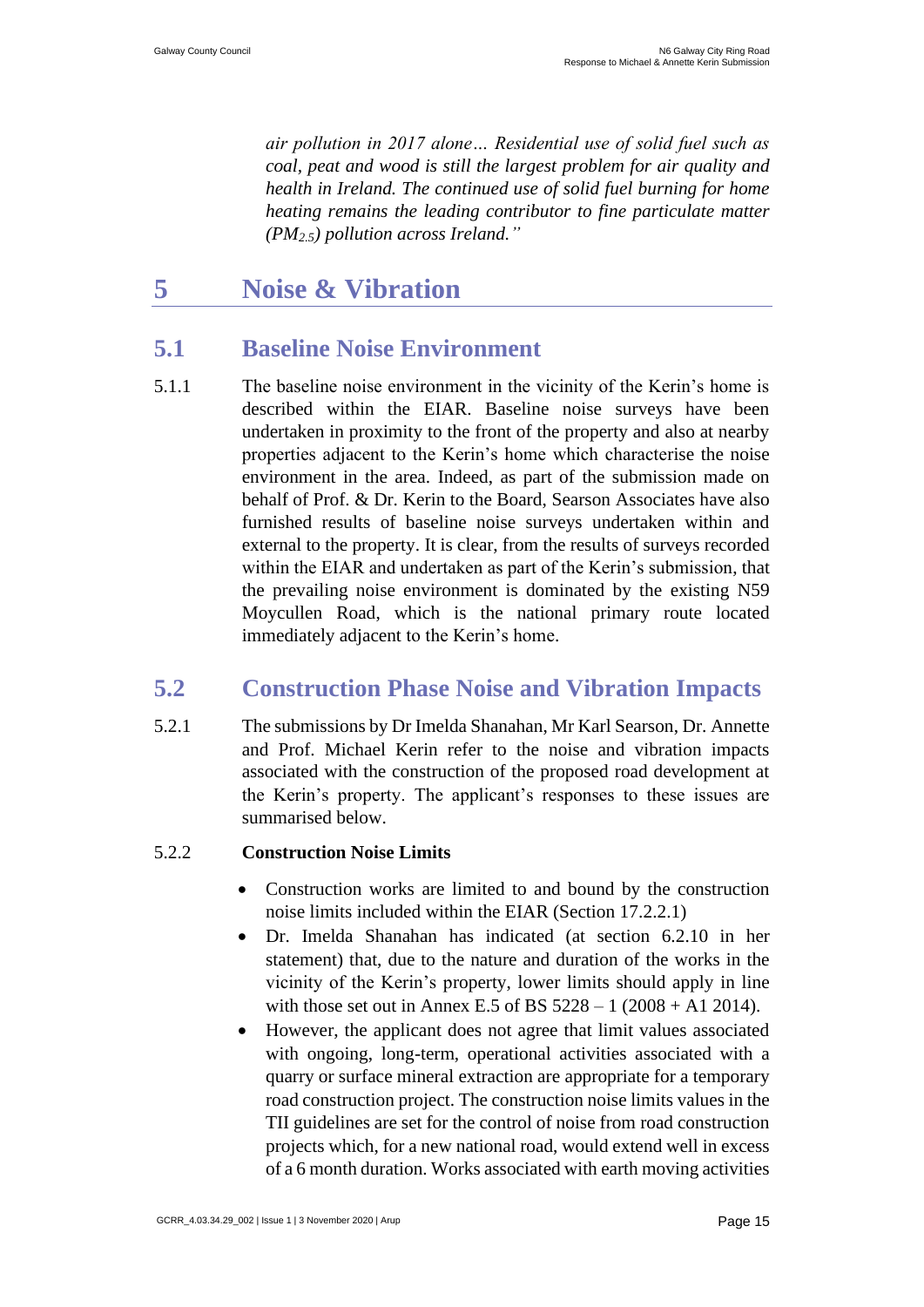over periods extending up to 9 monthsis not an unusual scenario for a road construction project and would not automatically trigger lower noise limits to be applied. Reference to the major road construction projects in Section 2.1.8, which involved similar elements of works to the N6 GCRR, did not apply any alternative lower construction noise limits. The lower limit values proposed of 55dB LAeq during daytime periods are not realistic, are not possible to achieve and would not permit any road construction, or other infrastructure project to be built.

#### 5.2.3 **Construction Vibration Limits**

- Construction vibration limits are set for the avoidance of any cosmetic damage to buildings and structures from construction activities and those associated with blasting are included in Section 17.2.2.1 of the EIAR.
- It is incorrect to suggest (as Dr. Shanahan does at section 6.2.5 of her statement) that the higher limits values of 20 to 25mm/s – relating to a specific section of the construction of the Lackagh Tunnel in Section 9.4.1.1 of the EIAR – are applicable to residential dwellings. Rather, the appropriate limit values relating to blasting for all residential dwellings and other light framed structures are 12mm/s, as clearly set out in Section 17.2.2.1 of the EIAR.
- The TII Guidelines set limit values with respect to the avoidance of cosmetic or structural damage to buildings which are quoted within the EIAR (Table 17.3.) Reference is made within the TII 2004 and 2014 Guidelines to suggested tolerances of vibration for blasting and piling for people within buildings, i.e., human response to vibration. It should be noted that these are suggested tolerances rather than limit values and relate to a discussion on human perception to vibration-generating activities.
- Vibration impacts associated with the most significant potential vibration-generating piling works (i.e., sheet piling) are considered in Section 17.5.3.3 and Table 17.12 of the EIAR. The information contained within this section is provided to compare against limit values for structures. The likely responses to people within buildings can also be determined based on the information contained in this section.
- It is critical to note that there are no piling works associated with any of the works (embankment, bridge works or retaining structures) in the vicinity of the Kerin's home.
- Moreover, blasting will occur during the excavation of the Letteragh CuttingThe limit values associated with blasting for the prevention of any form of cosmetic damage to buildings or adverse human response is 12mm/s. This limit value is clearly set out in Section 17.5.3.3 of the EIAR.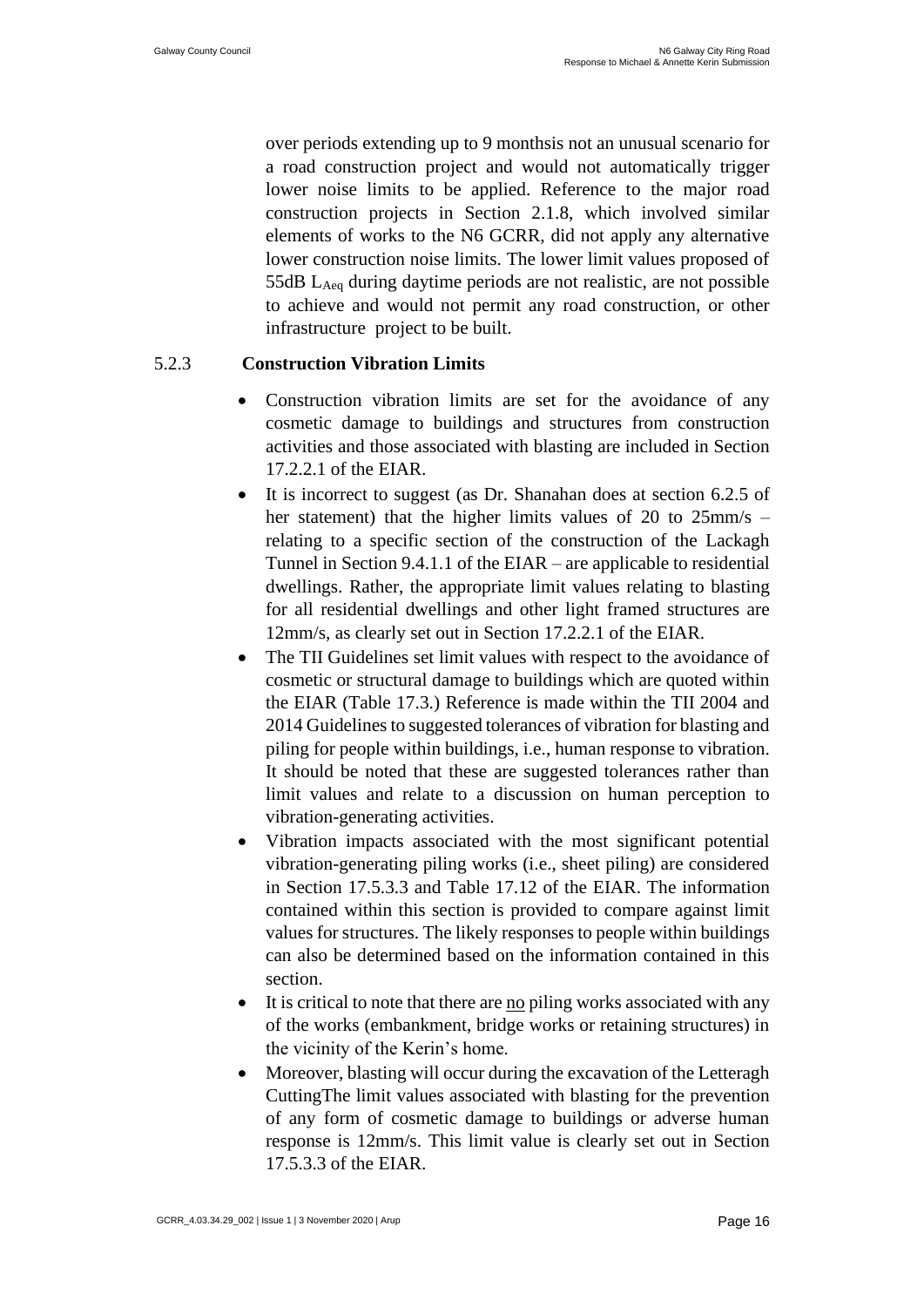#### 5.2.4 **Construction Noise Impacts**

The submissions on behalf of Prof. & Dr. Kerin include a range of suggested noise impacts that will be experienced at the Kerin property during the construction phase of the proposed road development.

- It should be noted that construction works are limited to, and bound by, the construction noise limits included within the EIAR (Section 17.2.2.1).
- As described above, the construction activities which will be undertaken closest to the Kerin property will involve works to the access road at Ard an Locha, the construction of the earth embankment and the construction of the N59 underbridge.
- There will be no piling activities associated with the works described above in the vicinity of the Kerin's property.
- The construction of the earth embankment to the south of the Kerin's property, will involve earth moving and rolling equipment which will deposit and compact the fill material on a layered basis over a duration of 3 to 6 months. The use of vibratory rolling equipment, hammering of material etc. is not required and will not be undertaken as part of these works. The earth embankment construction activities will not generate significant levels of noise due to the nature of the works involved for this type of activity.
- It should be noted that all activities associated with the cutting at Letteragh will be undertaken at distances between 300 to 1km away from the Kerin home and will not occur in the vicinity of the Kerin home.
- Drill and blast techniques will be undertaken at the Letteragh cutting to expediate the works, however, the duration of a blast is extremely limited (a number of seconds, once per day) and is a highly controlled activity.
- It is noted that a number of construction calculations are included in the submissions made by Dr Imelda Shanahan and Karl Searson. The range of noise levels calculated indicate significant levels of high noise-generating activities occurring immediately in the vicinity of the Kerin's property. However, the construction works in the vicinity of the Kerin's property will not involve significant levels of high noise-generating activities or equipment. Accordingly, the range of noise levels that are presented in the calculations made in submissions made on behalf of Prof. & Dr. Kerin are artificially high. For the avoidance of doubt, the applicant does not accept that the works cannot be sufficiently controlled to take place within the relevant limit values.
- 5.2.5 The Board is referred to Table 17.9 of the EIAR, which presents the range of construction noise calculations based on plant items at varying distances from the works. Taking account of the activities and distances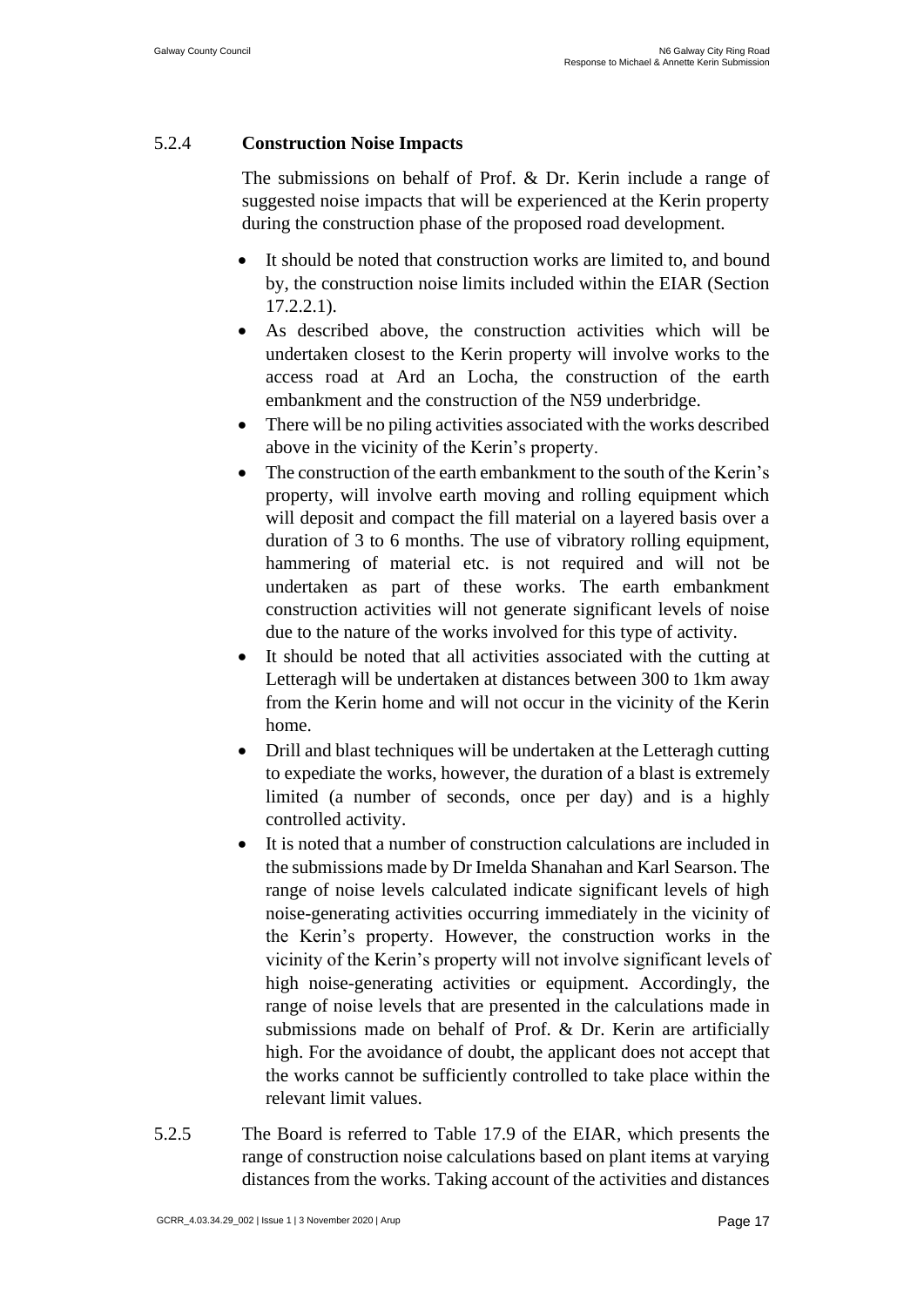involved, it is clear the construction works undertaken at the Kerin's property are capable of compliance with the construction noise limits within the EIAR.

5.2.6 In any event, construction works are limited to, and bound by, the construction noise limits included within the EIAR. The basic principles of noise control mitigation and management will be employed as described in Section 17.6.2 and Appendix A.17.2 of the EIAR.

#### 5.2.7 **Operational Noise Impacts**

The submissions received on behalf of the Kerin family refer to the potential noise impact of the proposed road development once operational. The submissions also refer to the 2018 WHO Noise Guidelines for Europe.The Board is requested to note the following points in response:

- Discussion of the 2018 WHO European noise guidelines has occurred over the course of the oral hearing and are addressed in detail in Section 4.3 of Noise & Vibration Statement of Evidence and are also addressed in detail by Dr Martin Hogan in the Human Health Statement of Evidence.
- It is important, however, to draw attention to the current noise environment at the Kerin's home, which has been surveyed as part of the EIAR and also surveyed by Mr. Searson as part of his submission to An Bord Pleanála.
- The results of both the baseline noise surveys and future calculated traffic noise levels, in the absence of the proposed road development, are well in excess of the Lden and Lnight values discussed within the 2018 WHO European noise guidance document at the Kerin property.
- Once operational, the proposed road development will be located on an embankment above the height of the property in question. An extensive suite of noise barriers is incorporated along the length of the proposed road alignment to the edge of the embankment extending over a continual length of 900m east and 400m west of the N59 Underbridge. A low noise road surface will also form the surface for the road.
- With the inclusion of the extensive noise mitigation measures, the residual noise impact from the operation of the proposed road development at the Kerin's property is negligible. This is due to the minor contribution of road traffic noise from the proposed road development when added to the prevailing noise levels associated with the N59 Moycullen Road which bounds the property. Indeed, the outcome of the assessment results is similar noise levels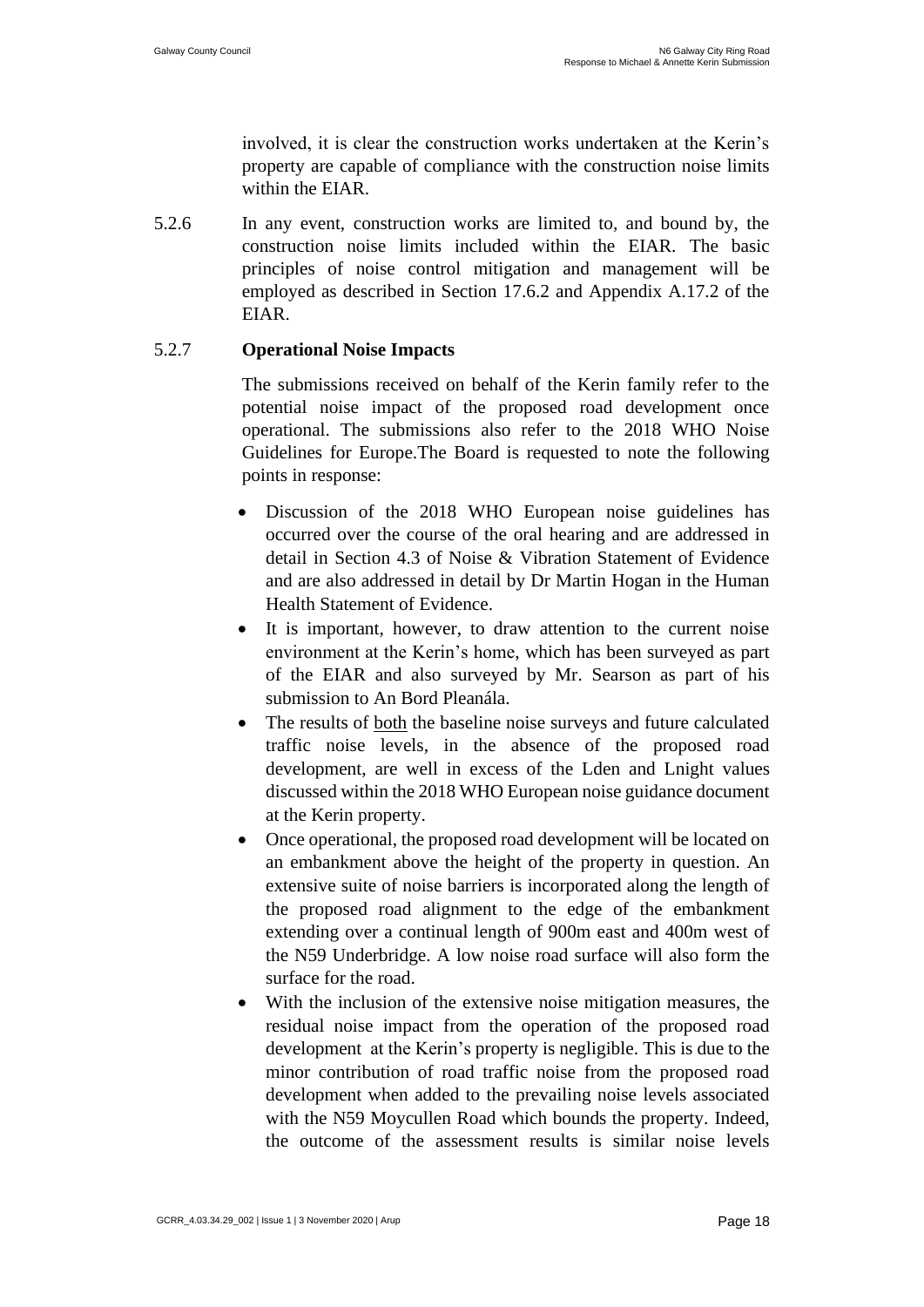calculated to arise from the N59, with or without the proposed road development in place.

- It is noted throughout the submissions on behalf of Prof. & Dr. Kerin that the noise environment in which the property currently sits is a relatively quiet area and is enjoyed by the family for home life, work and study.
- It is important to note, therefore, that current traffic noise levels up to and exceeding 60dB Lden are experienced at this property on all façades. Once the proposed road development is operational, this scenario will remain.
- The use of bedrooms, studies and living space will, consequently, experience the same conditions that presently exist at the Kerin home in its current setting.

# <span id="page-20-0"></span>**6 Population & Human Health**

- 6.1.1 It was stated on a number of occasions in the statements of evidence made by and on behalf of Prof. & Dr. Kerin that the Kerin household was "uniquely" sensitive and so should be regarded differently from other homes and households. It is agreed, and expressly stated in the EIAR, that all residences should be regarded as highly sensitive receptors. However, it is not accepted that the Kerin household is uniquely sensitive. As detailed previously, the health assessment completed to inform the EIAR assumes that there are sensitive individuals everywhere. It is not the case that certain medical conditions referenced in |Dr. Annette Kerin's statement are rare. Indeed, and unfortunately, there are many households with similar (or even more severe) sensitivity, both in the vicinity of the proposed N6 GCRR and indeed along the existing road network. This point is made in no way to diminish the real issues within the Kerin household but rather to underscore the fact that all homes are assessed in a similar way. The health status of individuals within households across the proposed road development are not static and are may change during the course of the project development and all residential properties are treated the same, namely, as being highly sensitive receptors.
- 6.1.2 Prof. Kerin in his submission suggested the health assessment reported upon in the EIAR did not use evidenced-based methods. However, this contention is entirely incorrect. Evidence-based medicine is fundamental to modern science and, indeed, to the health impact assessment carried out in respect of the proposed road development. Section 18.5.2.7 of the EIAR details an extensive literature review of peer-reviewed journals and other evidence based sources used to inform the methodology for the health assessment undertaken to inform the EIAR.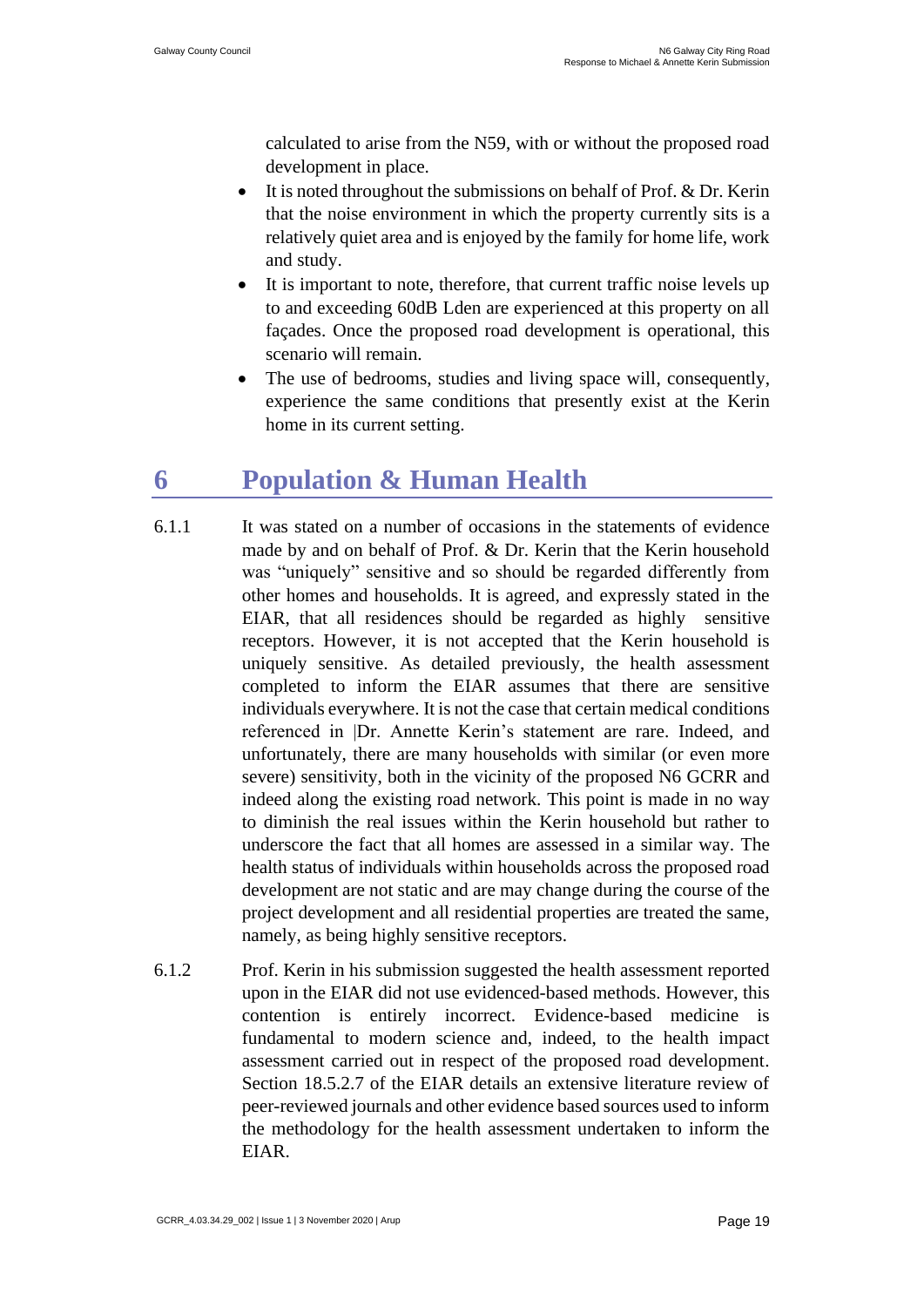- 6.1.3 The submissions made on behalf of the Kerin household refer to the WHO Environmental Noise Guidelines for the European Region. As outlined by Jennifer Harmon, the noise levels at the Kerin home exceeds WHO levels in the 'Do-nothing' scenario, i.e. the existing situation without the development of the N6 GCRR, due to the close proximity of the Kerin home to the existing N59. Moreover, as has been confirmed, it is predicted that there will be negligible changes in noise levels from the current scenario compared with the operational phase of the proposed N6 GCRR.
- 6.1.4 I should confirm that the WHO noise guidelines are evidence based. Indeed, one of the aspects of truly evidence-based studies is that the evidence is ranked in relation to its quality, which was done in the WHO guidelines. It is of note that the WHO ranked the evidence on which the 53 dBL<sub>den</sub>, annoyance level, is based as "moderate" quality which was downgraded because of inconsistent reports in the literature. The only evidence that was rated as "high" quality was the level of  $59.3 \text{ dBL}_{den}$ in relation to ischaemic heart disease. Nevertheless, it is accepted that the WHO made strong recommendations whilst also noting that, as reiterated on a number of occasions, these guidelines are for populations rather than individual households. Finally in this context, the Board should note that the WHO issued a third **strong** recommendation in relation to environmental noise. In many ways it is the most important one of all. It stated:

*"To reduce health effects, the GDG strongly recommends that policy-makers implement suitable measures to reduce noise exposure from road traffic in the population exposed to levels above the guideline values for average and night noise exposure. For specific interventions, the GDG recommends reducing noise both at the source and on the route between the source and the affected population by changes in infrastructure."* [Emphasis added]

- 6.1.5 To put this in perspective, it is worthwhile considering the manner in which Ireland has performed in dealing with environmental noise. Prof. Kerin quoted from the European Environmental Agency [EEA] 2020 report on environmental noise, which gives the most recent number of people exposed to greater 55 dB L<sub>den</sub> and 50 dBLnight.
- 6.1.6 It should be noted, firstly, that both these figures are higher than the WHO guidelines. Secondly, it is worth putting these in context.
- 6.1.7 The report gives figures for the numbers exposed to these levels due to road noise in Ireland. In 2017, the year where most recent figures are available, the number exposed to road noise greater than  $55$  dB  $L<sub>den</sub>$  was 914,700. However, of note, in 2007 the number exposed was 1,190,100. Similarly, for night-time noise the number exposed to road noise greater than 50 dB Lnight was 570,300 down from 977,600 in 2007, a dramatic